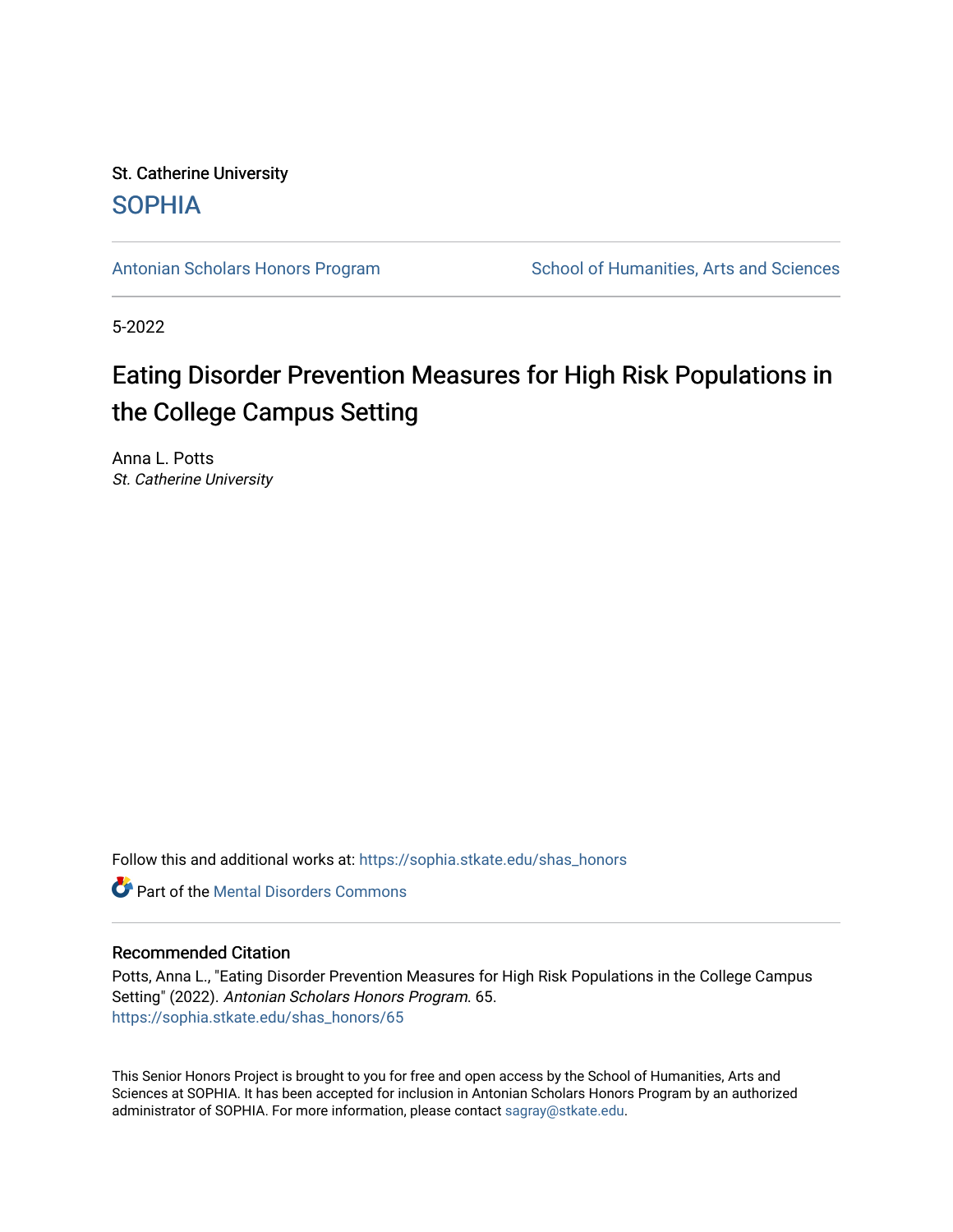**Eating Disorder Prevention Measures for**

**High Risk Populations in the College Campus Setting**

Anna L. Potts

Interdisciplinary Senior Project for the Antonian Honors Program

St. Catherine University

Dr. Rafael Cervantes, PhD; Dr. Megan D. Baumler, PhD, RDN, LD;

Kathleen Thames, MS, RDN; Dr. Deb Huntley, PhD, LP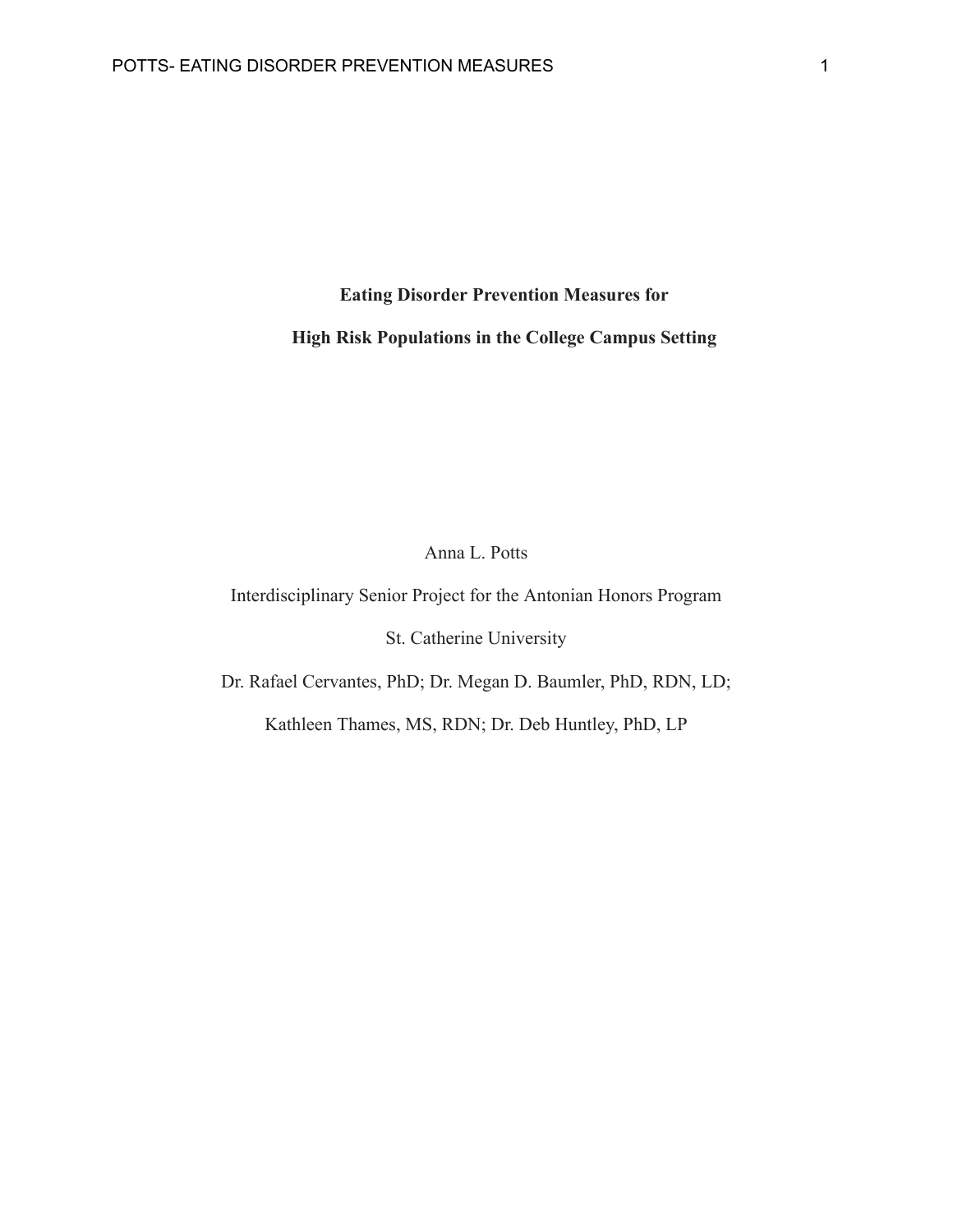## **Abstract**

Eating disorders (EDs) are complicated and dangerous illnesses that affect mental and physical health. Symptoms may include, but are not limited to, food restriction, vomiting or using laxatives, and/or excessive exercise to prevent weight gain. College students, particularly females, are at an increased risk for ED onset due to external factors such as a change in environment, eating habits, diet culture and high risk of food insecurity in the campus setting. Since St. Catherine University (SCU) has a College for Women, the author wondered why she hadn't seen more information or initiatives to support ED prevention and recovery within the SCU community.

In this honors project, the author analyzes what previous research reveals about ED prevalence and prevention in the college environment, specifically as it pertains to ED awareness and food availability. She also shares the information from interviews with three Registered Dietitian Nutritionists who work in college settings. The author finishes by offering some suggestions for how SCU as an institution can more effectively fight ED onset and diet culture, and promote healthy body image. These suggestions include changes such as adjusting cafeteria structure or menus, offering regular ED screenings, educating students on how to alert faculty and staff about a student at risk, and hosting ED awareness workshops through programs like The Body Project.

*Key Words: eating disorders, food insecurity, university, college, cafeteria, eating disorder prevention*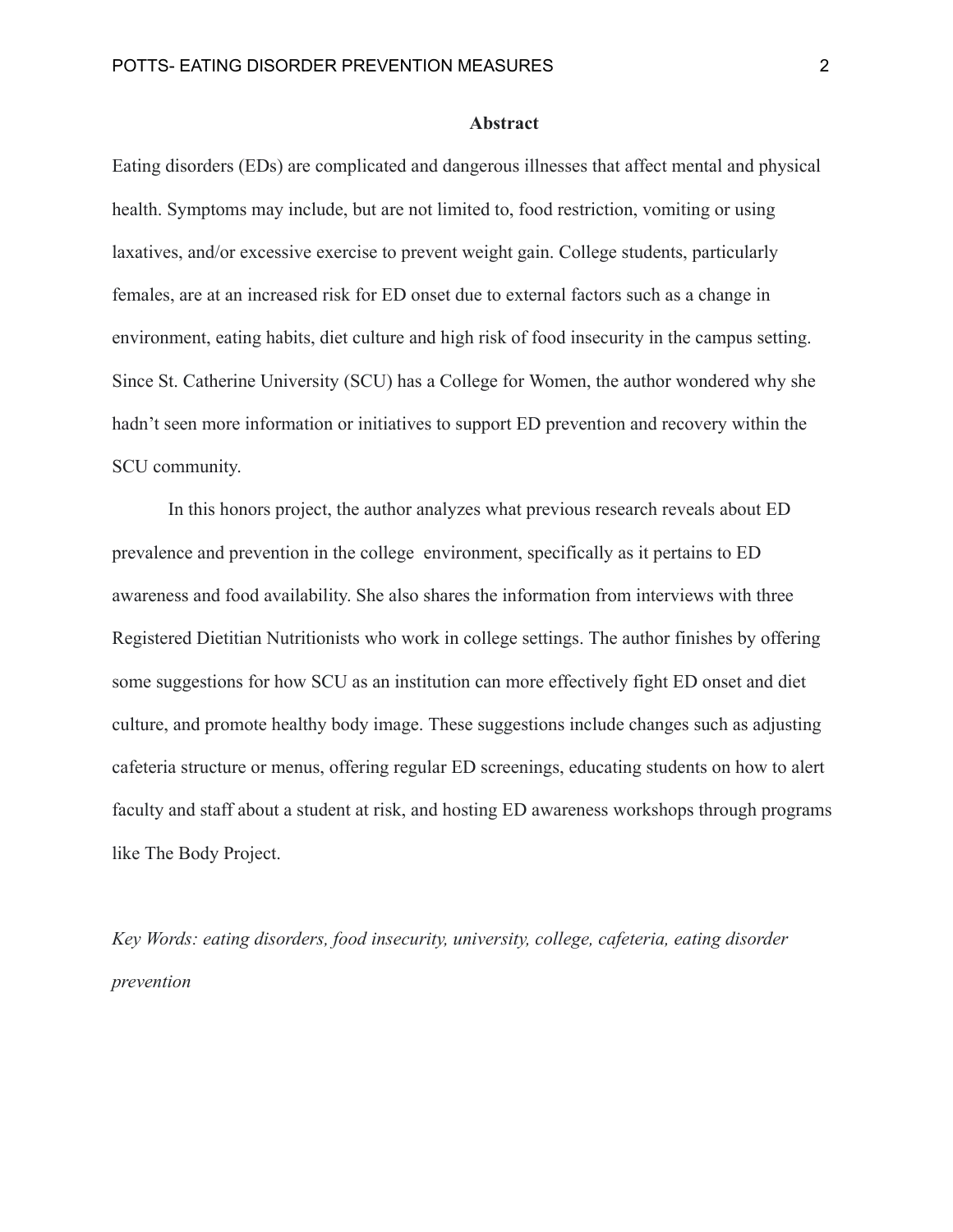## **Introduction to Eating Disorders in a College Setting**

Imagine the following scenario: A fresh-faced young woman steps on campus for the first time, begins the move-in process, meets her floormates, hugs her family goodbye, and starts unpacking her dorm room. As the sun sets, she follows the crowd of students flocking to the cafeteria. Her new acquaintances are unaware that she is in recovery from anorexia nervosa, a serious ED with both physical and mental ramifications. They laugh together, joking about gaining the "freshman fifteen", oblivious to the discomfort their insensitive comments provoke in their peers. The cafeteria looms ahead, full of sharp smells and bustling people. The student starts to feel overwhelmed. This is her first time making independent food choices, and although she has prepared with her dietitian and therapist for this moment, it is no less terrifying. As she scans her meal card and steps through the gated entrance, numbers bombard her. Calorie counts are everywhere in bold, black letters, and she hears the voice inside her whispering insistently to ignore her hunger pangs. Resolutely, she suppresses her doubts, and hurries after her floormates. She decides to go for the shortest line to limit her time in this chaotic environment, getting a sandwich with a side salad. As she tries to find the silverware and napkins, her floormates brush past her to a nearby dining table. Sighing, the young woman drags her feet to join them. She has a hard time focusing on eating, and one by one her floormates finish their meal and hurry back to continue unpacking. Now sitting alone, she forces herself to take bites of food. She feels stressed. She misses her family. And she doesn't want to finish eating alone. Holding back tears as her anxiety rises, she squishes the remaining portion of the sandwich into a napkin, closes the disposable salad container, and drops them both in the trash before making a beeline back to her dorm room.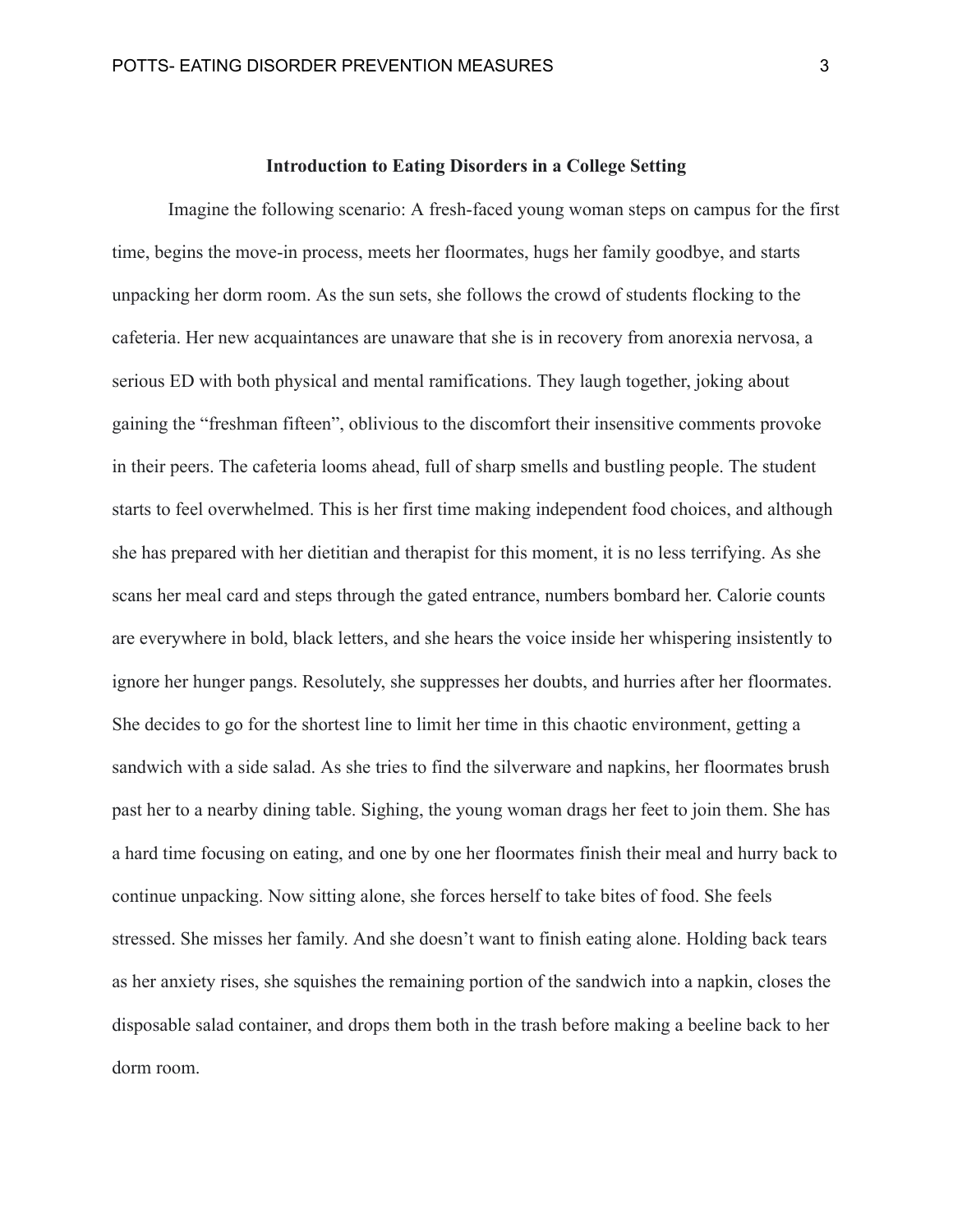The above story is fictional, but it paints a realistic picture for many female college students, who experience a disproportionate risk for developing or reverting to disordered eating behaviors. The ED prevalence rate is as high as 17% in undergraduate students (Woodhall et al. 2015). EDs come in many appearances and forms, affecting both men and women, although women are at a higher risk statistically, across all races and ethnicities (Eisenberg et al., 2011). According to a recent thesis, the prevalence for ED and disordered eating behaviors among female college students may be as large as 37.9% (Postich, 2020). Although the start of school with its excitement of orientation and countless new friends can distract from the task of eating, many students face isolation and stress as the year progresses, and may decide that skipping meals is preferable to eating alone as they struggle with disordered eating (DE). In addition, dieting is common practice among women in particular, and EDs often go unreported (Feibelman & Turner, 2014). Therefore, the prevalence of ED's threaten the holistic health of students and should be regularly screened and addressed in a college environment.

#### **Defining Common Terminology around Eating Disorders**

To begin this review and discussion of best practices for eating disorder prevention in the college setting, including how cafeteria environment and food insecurity (FI) status impact risk, it is important to define common terms. According to the Academy of Nutrition and Dietetics, disordered eating (DE) is described as, "[A] range of irregular eating behaviors that may or may not warrant a diagnosis of a specific eating disorder," whereas a mature ED must meet the qualifications outlined in the latest iteration of the *Diagnostic and Statistical Manual of Mental Disorders* (DSM 5), which can be quite narrow for a specific eating disorder type like anorexia nervosa (AN) (Anderson, 2018). Symptoms and examples of DE include, but are not limited to frequent dieting and meal skipping, feelings of guilt or shame when eating certain foods, and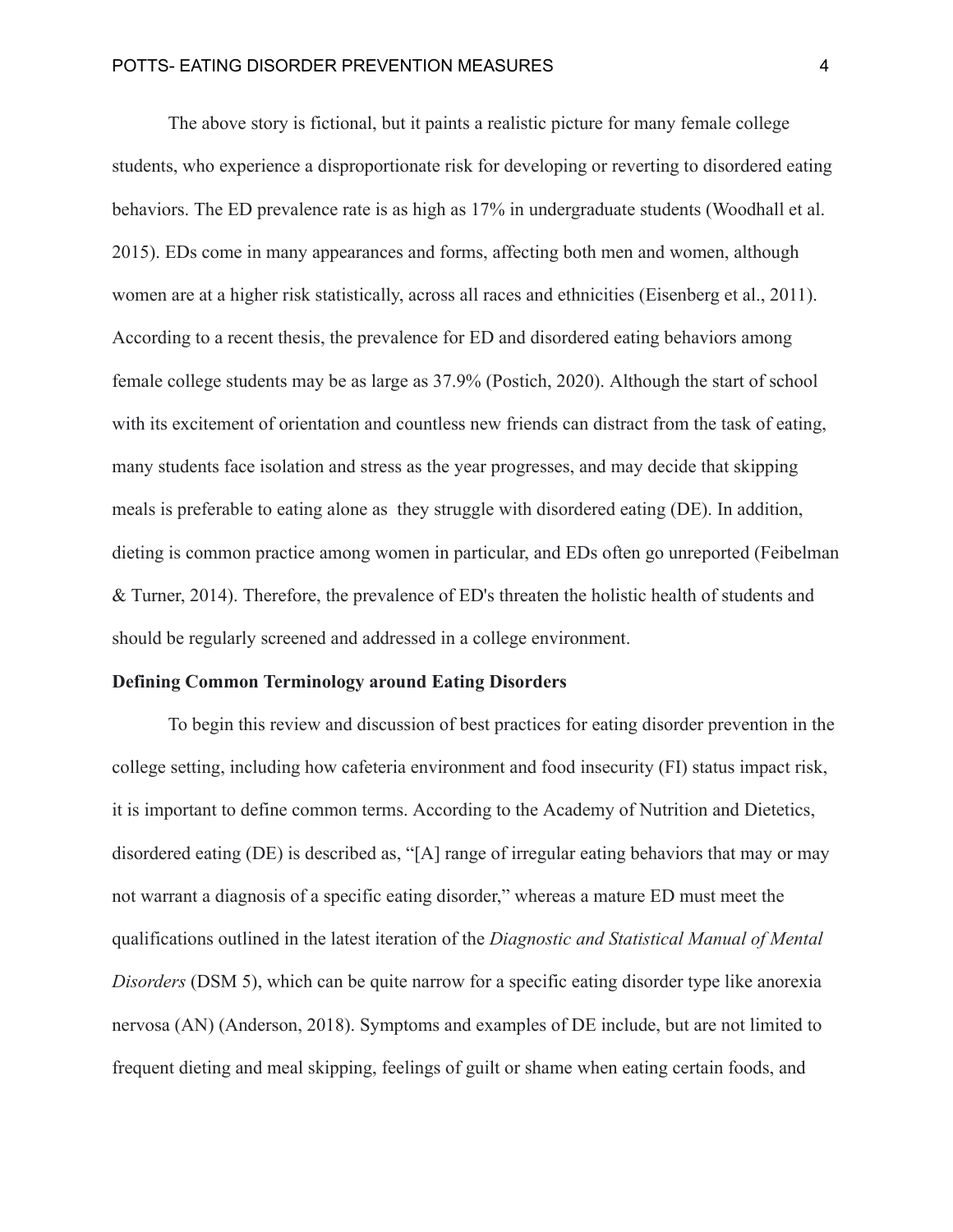rigid food routines (Anderson, 2018). Many of the articles and research reviewed in this essay will place participants into specific categories of diagnosable EDs or general DE. In particular, AN, characterized by severe food restriction, lethargy, and weight loss, has a mortality rate of as high as 18%, in part due to the high risk of depression and suicidal thoughts in addition to the physical impact of the ED (Khalsa et al., 2017). Agonizingly, within a year of successful hospital treatment for AN, the likelihood of relapse remains at 50% or greater (Khalsa et al., 2017). Whereas Binge Eating Disorder (BED) and Bulimia Nervosa (BN) may not have life-threatening consequences immediately, they are serious illnesses that affect a person's quality of life to a debilitating extent. Particularly with BN, electrolyte imbalances from the frequent purging can cause sudden death. Finally, throughout this review it is acknowledged that the incidence of mental health illnesses such as anxiety and depression are elevated in people with EDs and mental health should be assessed as part of ED screening (Eisenberg et al., 2011).

## **Why St. Catherine University Students Should be Considered High Risk**

Of particular note for a college population, the risk of developing an ED like AN or BN increases until approximately age 20 and then starts to decline. In contrast, BED diagnoses increase after age 20 (Postich, 2020). Clearly, ED behaviors of various types should be a cause for concern in a college setting, especially in an institution with a 99.8% female population in the undergraduate program like SCU (St. Catherine University, 2020). While SCU students are quite diverse as far as age, information gathered by a third-party website estimates that about 15% of SCU students are between ages 18-19, with the other 85% being aged 20 or older (see Figure 1) (College Factual, 2021). In light of these statistics, ED types such as BED may be commonly found at SCU. In addition, approximately 10.6% of the SCU student body identifies as Asian American, which is significant because recent research has suggested that certain DE behaviors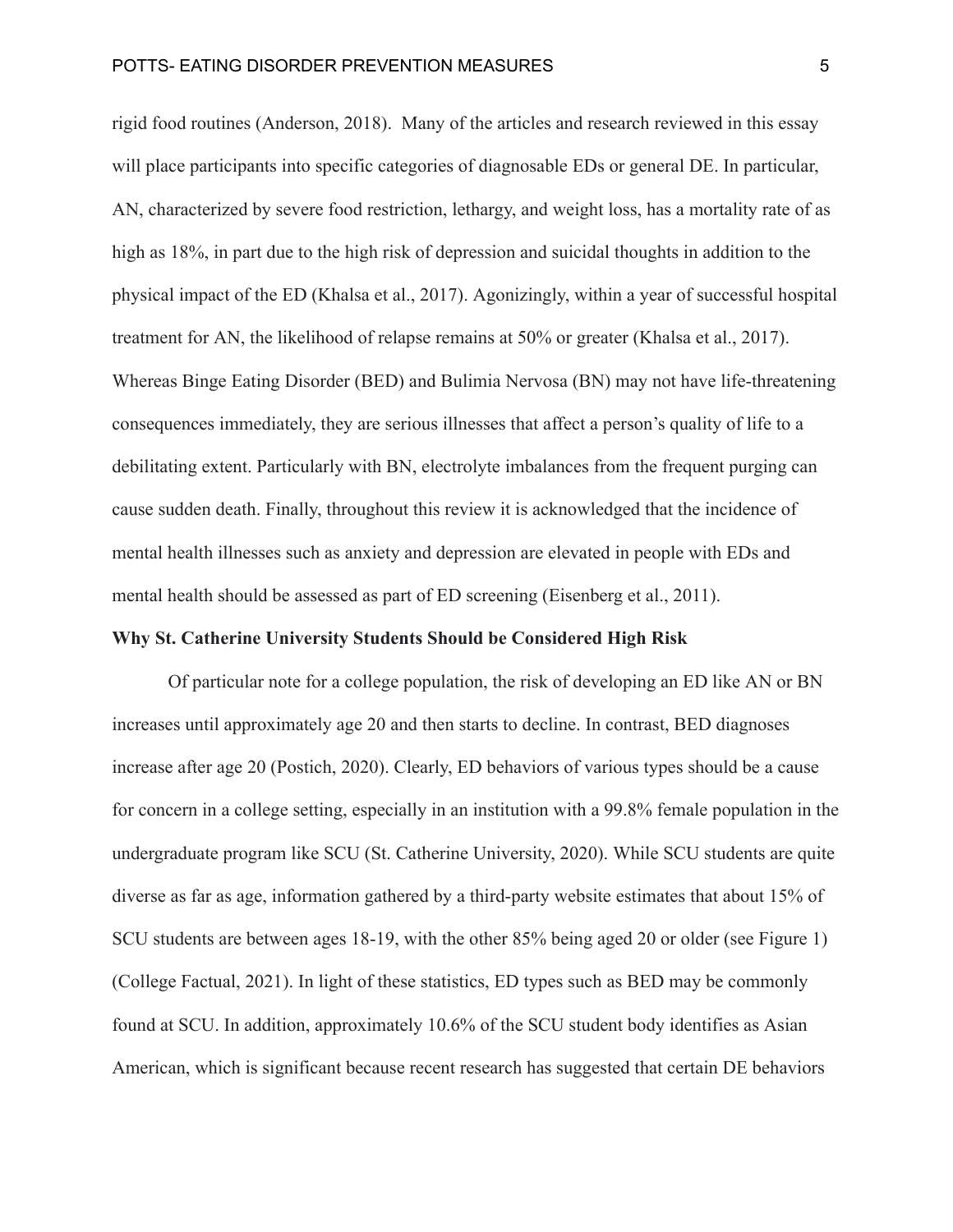may be more prevalent among Asian Americans due to cultural norms, racism, and idealization of Western beauty standards (Uri et al, 2021; Forbes 2020). Specifically, evidence indicates that this student group is more likely to purge, use cognitive restraint, and struggle with body dissatisfaction and negative body weight attitudes. Inarguably, the demographics indicate that SCU should recognize the increased need for extra ED prevention measures.

## **Calorie Posting and Cafeteria Considerations**

## **Calorie Posting as Obesity Epidemic Intervention**

The obesity epidemic is forcing health professionals to get creative by searching for new ways to prevent and reduce obesity in the world population. One initiative to address this is the mandatory labeling of calorie posting for restaurants or cafeterias of a certain size and customer count, such as university cafeterias. The Patient Protection and Affordable Care Act stipulates that restaurants and cafeterias label the calories of every food item on their menu as a way of promoting the customer's "right to know'' (Martinez et al., 2012). The reasoning behind this rule is to encourage more informed choices for eating, prompting customers to think about the nutrition of a food item before eating it. In other countries such as Canada, the public health push behind mandatory calorie posting is to decrease the amount of calories that obese and overweight induviduals eat when dining out (McGeown, 2019). While meals eaten outside the home are often higher in calories, any food that is particularly abundant in saturated fats, sodium, and processed sugars can be risky for obese people. This is because diet intake is just one contributing factor for this chronic disease; an unbalanced diet may cause hormone dysregulation, as well as lead to cycles of overeating and further accumulation of fat (McGeown, 2019). Zeroing in on calories alone may promote feelings of guilt or low self-esteem, however, and ignores the many complex interactions that maintain obesity (McGeown, 2019). In fact, the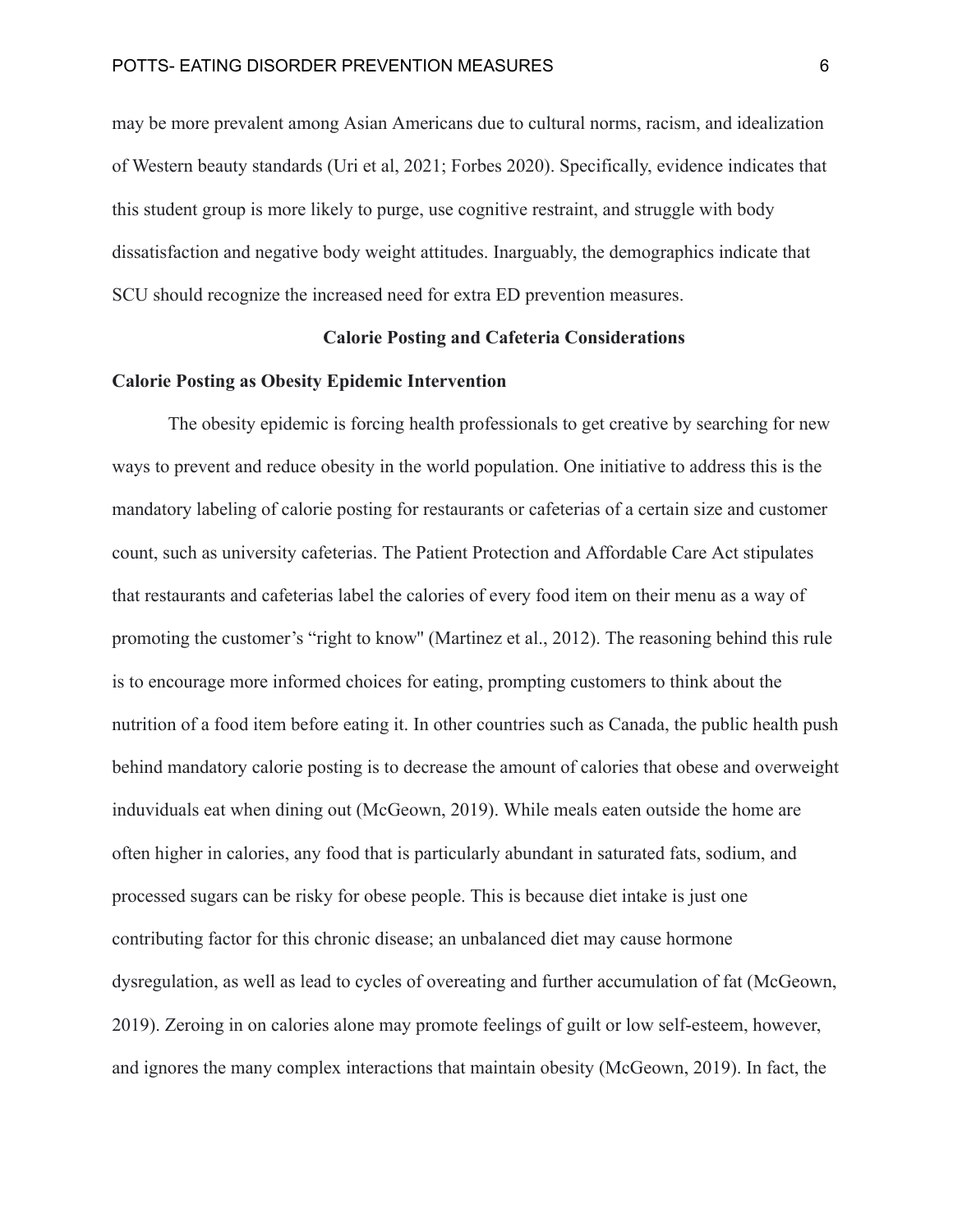populations most at risk for obesity are usually the least likely groups to seek out and analyze calorie information, prompting the question, "If the target population isn't paying attention, why not develop a more effective and engaging intervention instead?" (McGeown, 2019). More tailored interventions might include teaching intuitive eating principles and hunger-cue recognition. The positive impact of exercise should not be ignored either, and encouraging joyful movement and engaging in physically taxing activities such as biking, as well as lowering the salt, saturated fat, and processed sugar content of restaurant food items would be beneficial for reducing obesity rates (McGeown, 2019). Therefore, the cause of obesity is not simple or linear, and forcing calorie posting produces more guilt than sustained behavior change.

## **College Students and Calorie Posting**

Because college students are a particularly vulnerable population, some believe that posting calories at on-campus cafeterias will be triggering. In a survey completed by 497 university students, 34% stated that calorie posting may make the recovery from an eating disorder more difficult (Martinez et al., 2012). However, the majority of the surveyed students did support the calorie labeling overall. It should be noted that female students seemed to have a higher concern for calorie labeling and its impact on ED initiation and maintenance. However, if the whole point of the labeling is to cause students to read and consider the calorie information to make healthier choices, the cafeteria may not be the best-suited place for these displays, as about one third of the participants, because of embarrassment, stated they would be unwilling to hold up the line by reading the calorie information. Contradicting this feeling of discomfort, however, students also supported the in-person availability of the calorie information when compared to an online platform (Martinez et al., 2012). In order to meet the legal requirements, establishments with 20 or more locations "must disclose the number of calories contained in standard items on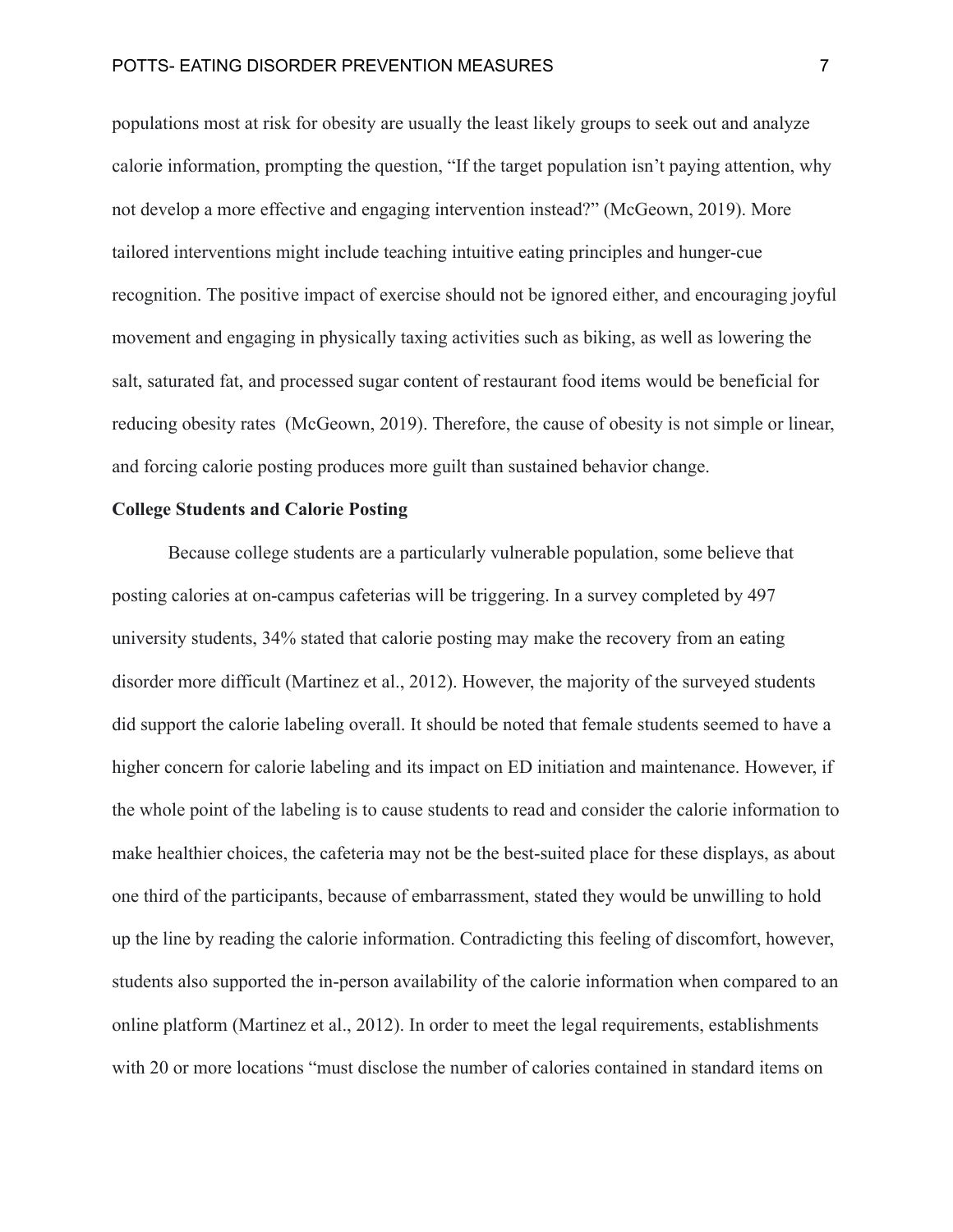menus and menu boards [and information for] self-service foods and foods on display… must be listed in close proximity and clearly associated with the standard menu item" (Center for Food Safety and Applied Nutrition, 2020). Perhaps the best compromise based on this information would be to physically post a menu and calorie information in a more inconspicuous area near both the self-service counter and standard service lines, so only students who want the nutrition facts access it.

Additionally, two studies consisting of 403 predominantly female college students with both unrestrained (UR) and restrained eaters (RE) represented found that calorie labeling of food items did not affect the calories consumed for the UR group (Girz et al., 2011). The labels did not cause students in either group to consume a smaller portion of a high calorie food item either, and failed to promote more nutrient dense choices (Girz et al., 2011). If the salad on the menu had more calories than the pasta dish, REs tended to opt for the lower calorie option without considering the actual nutrition quality of the dish (Girz et. al, 2011). In a Canadian study encompassing just under 300 college women who had DE behaviors that did not meet ED diagnosis threshold, calorie posting did not significantly affect the amount of calories eaten during a meal (Lillico et al., 2015). Narrowing in on the female perspective through an online survey with ED risk assessment, 716 women participated in a study investigating the effect of labeling on those who meet and do not meet diagnostic criteria for an ED (Haynos & Roberto, 2017). As one might expect, participants who screened positive to AN or BN ordered significantly fewer calories than those who had no eating issues or who had BED. For patients with BED, the opposite was seen, with participants ordering more calories than on an unmarked menu. This demonstrates that for those with a diagnosis of ED, calorie information is not helpful for recovery (Haynos & Roberto, 2017). Also, people who consistently use calories to make food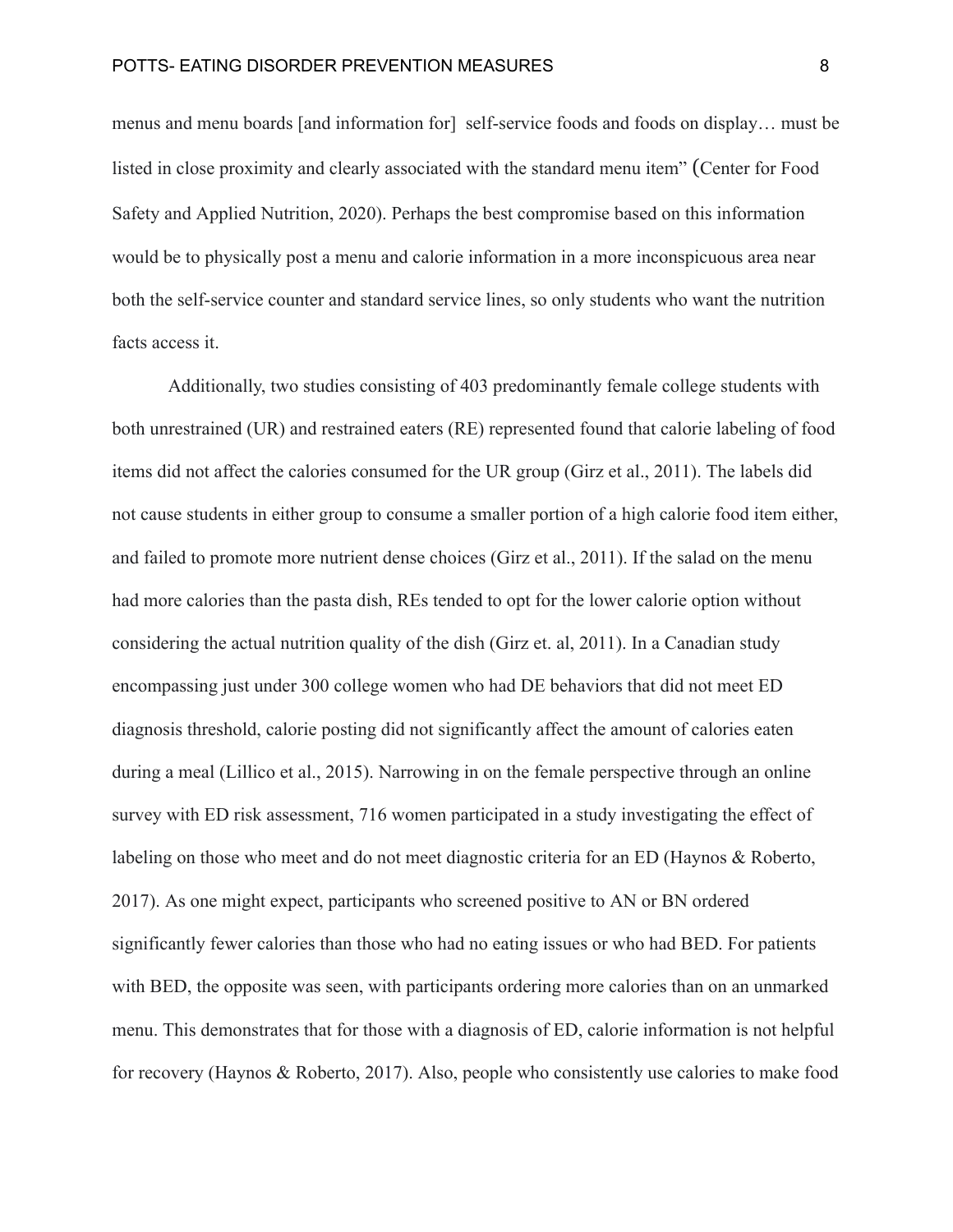choices often have more harmful beliefs about food and unhealthy ideas about weight loss, or have no problem maintaining a healthy weight (Haynos & Roberto, 2017). While it is admirable that calorie labeling initiatives want to make healthy eating easier, hyperfocusing on calories will not solve the issue of obesity for anyone, and can possibly create a stumbling block for people struggling to develop a healthy relationship with food.

## **Impact of Attaching Moral Labels to Food Items**

Although there is some conflicting evidence due to different methods and formats of various research studies, labeling foods as "good" or "bad" does not significantly reduce the amount of calories consumed (Lillico et al., 2015). A specific type of moral labeling called Traffic Light Labeling (TLL) is in use at several institutions, with colors like green and red indicating whether a food is a "good" or "bad" choice. Although Harvard University removed calorie information from their dining halls in 2008, two dining areas from the university trialed TLL in their buildings for several weeks, surveying students after the trial period was complete (Seward et al., 2018). While women were more likely to report that TLLs would make ED recovery more difficult, in general, students reported that the TLLs did not cause them to change their food choices or to eat "healthier". Indifferent to the moral labels, the students expressed they did not need or use the calorie information provided in the cafeteria, further supporting that calorie labeling is ineffective in facilitating improved eating behaviors.

#### **College Cafeteria Arrangement and Operations**

While calorie labeling has rather mixed conclusions in the research, ED recovery and cafeteria-style eating presents multiple perspectives as well. Although this research is dated, a 2004 study of hospital patients ages 13-18 found that the switch from a controlled, hospital-style meal to a cafeteria-style one caused stress in patients initially, but did provide benefits later in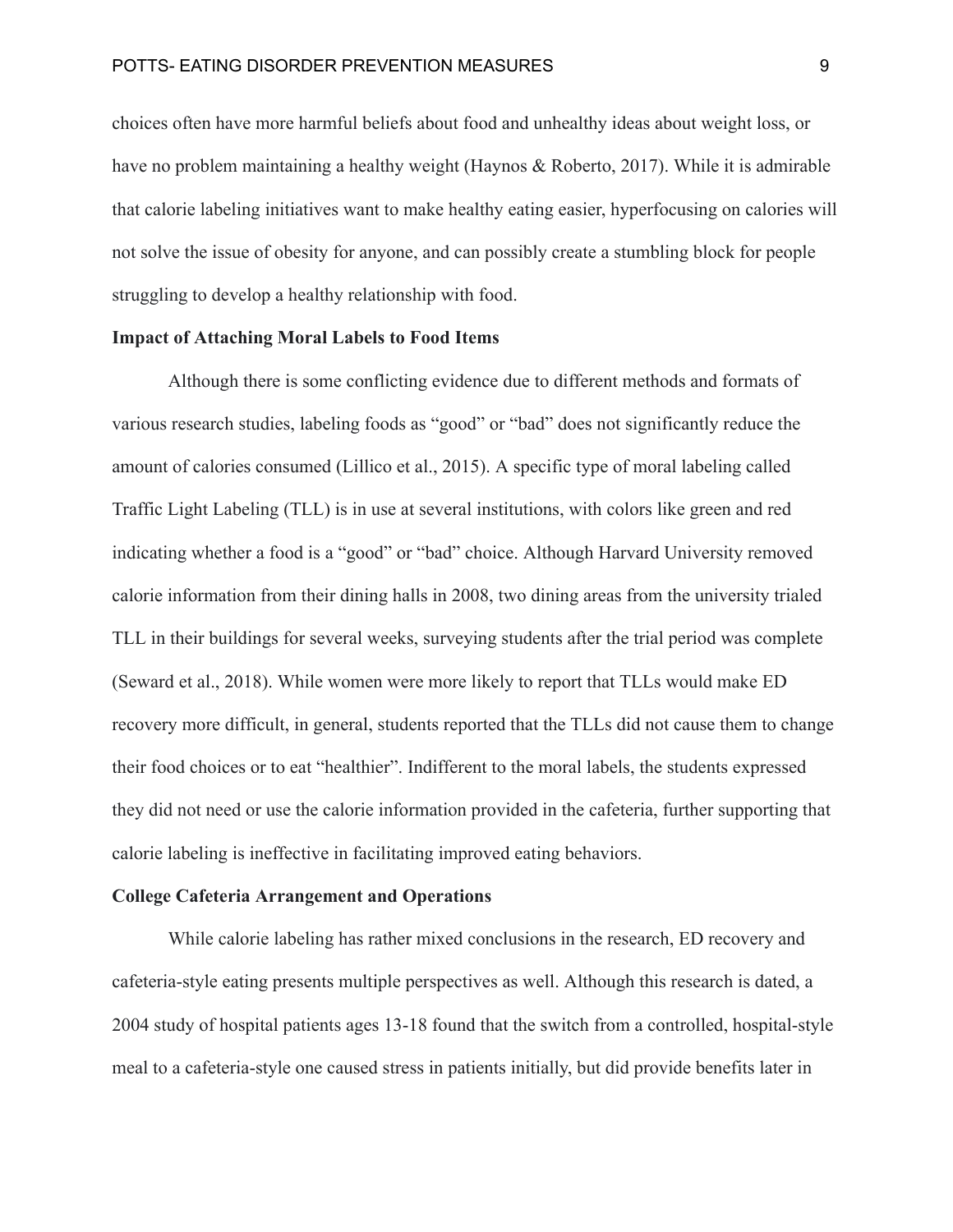their ED recovery (Sandy et al., 2007). These patients were specifically enrolled in the hospital's ED treatment program, and were completing treatment with the goals of self-efficacy and comfort around food. Independence is a crucial skill to learn as teenagers transition from high school to adult life since their reliance on their guardians naturally declines in this aspect of food preparation. Instead, they will need to plan, select, and prepare food on their own, hence the difficulty for young adults who struggle with an ED or DE. Understandably, the participants involved in this study experienced a great amount of fear and stress when eating in a cafeteria setting, especially if it was very crowded. However, after several weeks of exposure, the patients began to feel hopeful and more comfortable in this stimulating environment (Sandy et al, 2007). Applying this to university settings, a short cafeteria introduction session built into orientation week might benefit students, especially those in ED recovery, feel more confident choosing food selections and building a balanced plate.

The cafeteria layout itself could have an affect on the amount of food chosen and consumed. According to a short article in the *Clinical Nutrition* journal, buffet-style eating environments promote excessive eating because customers often want to get the most food for their money (Temple & Nowrouzi, 2013). In addition, since the 1970's, portion sizes have been increasing, and when a portion is larger, more food is often eaten, whether it is needed or not (Temple & Nowrouzi, 2013). Many college cafeterias use a buffet-style service that may prove a hardship for students struggling with BED or BN because it makes it easier for them to binge at no extra cost. However, cafeteria environments, aside from choosing to post calorie information directly by the service areas, also have the power to improve student food choices by adjusting the menu layout. In a recent study, a cafeteria with a buffet-style arrangement, although it did enforce a single main dish limit, began to offer a new lunch item consisting of a balanced paper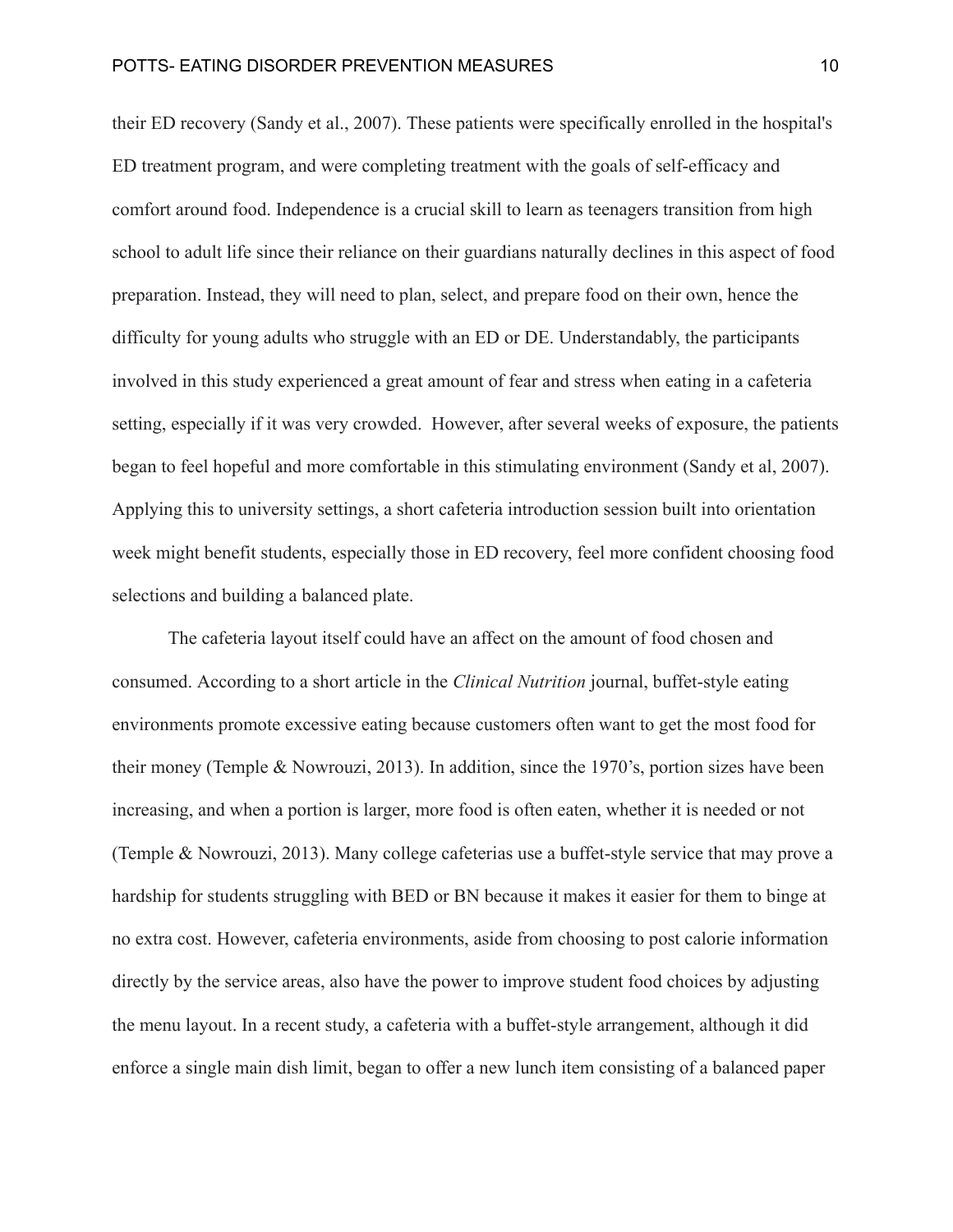lunch bag as a grab-n-go option instead of the traditional buffet. Results showed that with the change in structure and options, 19% of students chose the bagged lunch instead of the buffet, demonstrating that offering nutritious and convenient alternatives can encourage healthful eating choices in the lives of busy students. While the novelty of the bagged lunch may be suspected motivation in its selection, the number of students purchasing this option stayed consistent even after many weeks (Carins et al., 2020). Profit is always a concern for cafeterias, making them reluctant to offer healthy options they fear will be unprofitable. However, this research concludes that even in environments that sell predominantly unhealthy food, nutrient dense options can bring in revenue and promote customer satisfaction if convenience is catered to as well (Carins et al., 2020). In summary, the cafeteria environment in the university setting has the potential to significantly reduce eating stress for consumers, and with the right motivation and support for cafeteria administrators, healthy food-student relationships will be the positive outcome.

Focusing on food service at SCU, the cafeteria's layout and service hours leave room for improvement. Although SCU is largely a commuter campus, a substantial group of students live on campus. Both during the semester and school breaks, the short operating hours at the cafeteria present barriers to obtaining food; barriers that students in ED recovery may not feel prepared to overcome. For example, breakfast at the main cafeteria is served from 7:30-9:30 am, and then the cafeteria closes until 11 am. If a student has an 8 am class that she woke up for at 7:30, she would not have time to get ready and eat breakfast before heading to class. If her class finished at 9:40 and her next class started at 10:35, she would not eat until after her second class, effectively causing her to skip either breakfast or lunch, depriving her brain and body of needed energy. On the weekends, the hours of the cafeteria are even more limited, with hot food only served from 9:00-10:30 am, and limited, grab-n-go options available until 10:30 pm. From personal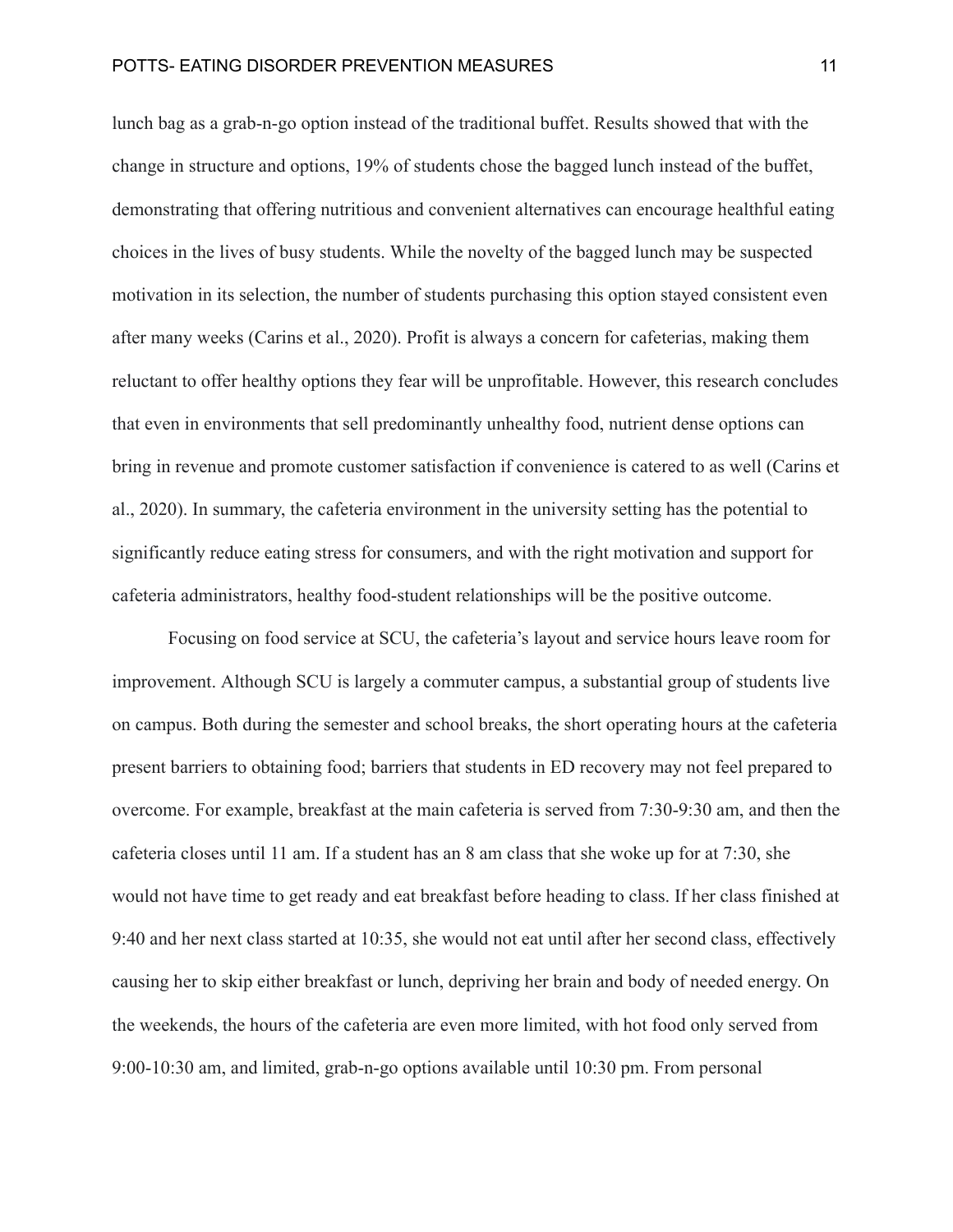experience, if a student works from 10:00 am- 2:00 pm, this student would not get a hot lunch or dinner unless she planned in advance to keep food in her dorm kitchen or spent money eating out (Sodexo, n.d.). While the decreased student population on the weekends may require the cafeteria to adjust its services, there are many creative solutions to maintain the bottom line while meeting all the nutrition needs of students.

## **Interviews with Experts in the College Eating Disorder Field**

Because EDs are such complicated diseases, experiences of experts in college food service settings provide valuable insight. The first expert interviewed is a dietitian at Northern Arizona University (NAU), Megan Elisabeth Meyer, MPH, RD. While she works with students as part of a care team of faculty and staff that treat patients with EDs, she also works to raise awareness of ED signs and symptoms within the campus community. In recent times at NAU, Meyer has witnessed an increase in her ED cases due to the COVID-19 pandemic. However, she acknowledges that, in general, the food culture of college life is much less structured than students are accustomed to at home, and this contributes to the relapses for students with a history of an ED. When questioned about the connection between calorie posting and ED relapses, Meyer explains that it is a very personal trigger, and is not applicable to every person in recovery. Some students are highly bothered by it, others are quite indifferent to the information. Without a doubt, the complete flexibility of eating catches some students off guard, most-likely those fresh out of treatment. When living in a dorm or apartment, there is often no authority figure to tell one when, what, or how much to eat which can contribute to stressful decision-making around food consumption. When considering ED development versus relapse in college, Meyer guesses that the ratio of her standard case load would be about 25% new cases and 75% relapses. In order to prevent ED behavior, the campus screens students for ED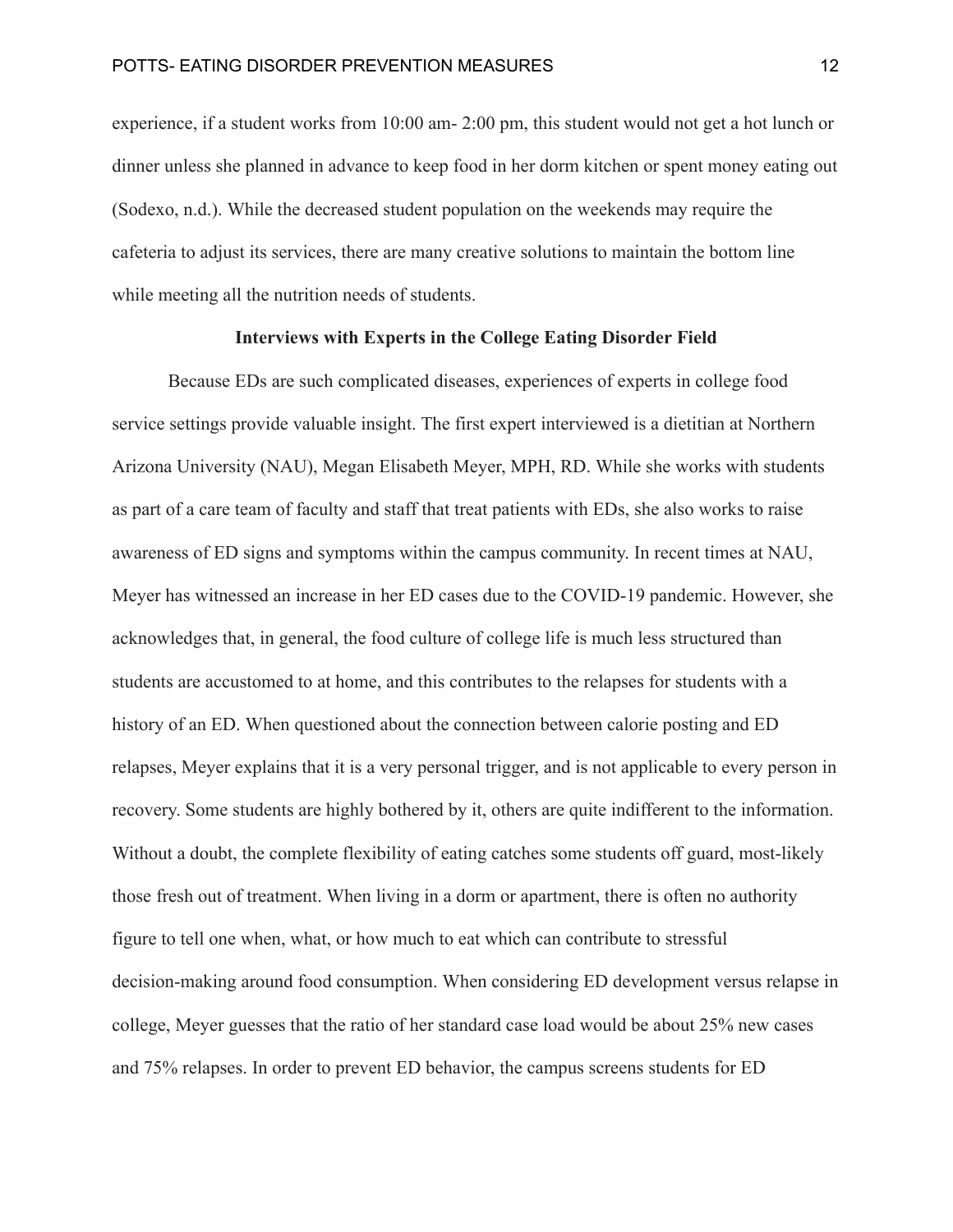symptoms during ED Awareness week, as well as hosts targeted events throughout the year for high-risk student groups such as student athletes or sorority members. Various peer-health educators also play a role in promoting a healthy body image at NAU, and there is an anonymous care form where students, family members, or faculty can raise concern for a student. The concern may relate to physical or mental health, finances, housing security, or all of the above. Meyer identifies that the primary challenge in the field involves the lack of robust and diverse ED research studies, as those currently published include a small number of participants that are primarily white women. Because of the lack of diversity, it is difficult to infer effective treatments for the general population, much less male,  $LGBTO<sup>+1</sup>$  or  $BIPOC<sup>2</sup>$  patients. In the future, Meyer hopes to educate more colleagues and students on the fact that EDs occur in all body types and in people from all different backgrounds and lifestyles.

In addition to Meyer, I spoke with two Sodexo dietitians, Lexi Cournoyer, RDN, LDN and Julie Lee, MS, RD, CDN. Cournoyer serves over 13 districts with Sodexo, including SCU, splitting her time between campuses while Lee currently works at Binghamton University (SUNY). Lee in particular has a vast amount of experience working with EDs in the college population, and some of the main triggers she notices for students include the overwhelming meal options with crowded seating areas yet social isolation. Although a student may be surrounded by numerous peers, she may not know any personally, and feel uncomfortable both sitting with acquaintances and eating alone in the chaotic cafeteria. This is because EDs present with intense feelings of fear around food that is heightened by eating alone. According to Lee, for people with EDs, "People and food are a combined threat." Further, Lee explains that people with EDs do take notice of calories, but this is often an increased issue when Obsessive

<sup>1</sup> Lesbian, Gay, Bisexual, Transgender, Questioning, etc. (LGBTQ+)

<sup>2</sup> Black, Indigenous, and People of Color (BIPOC)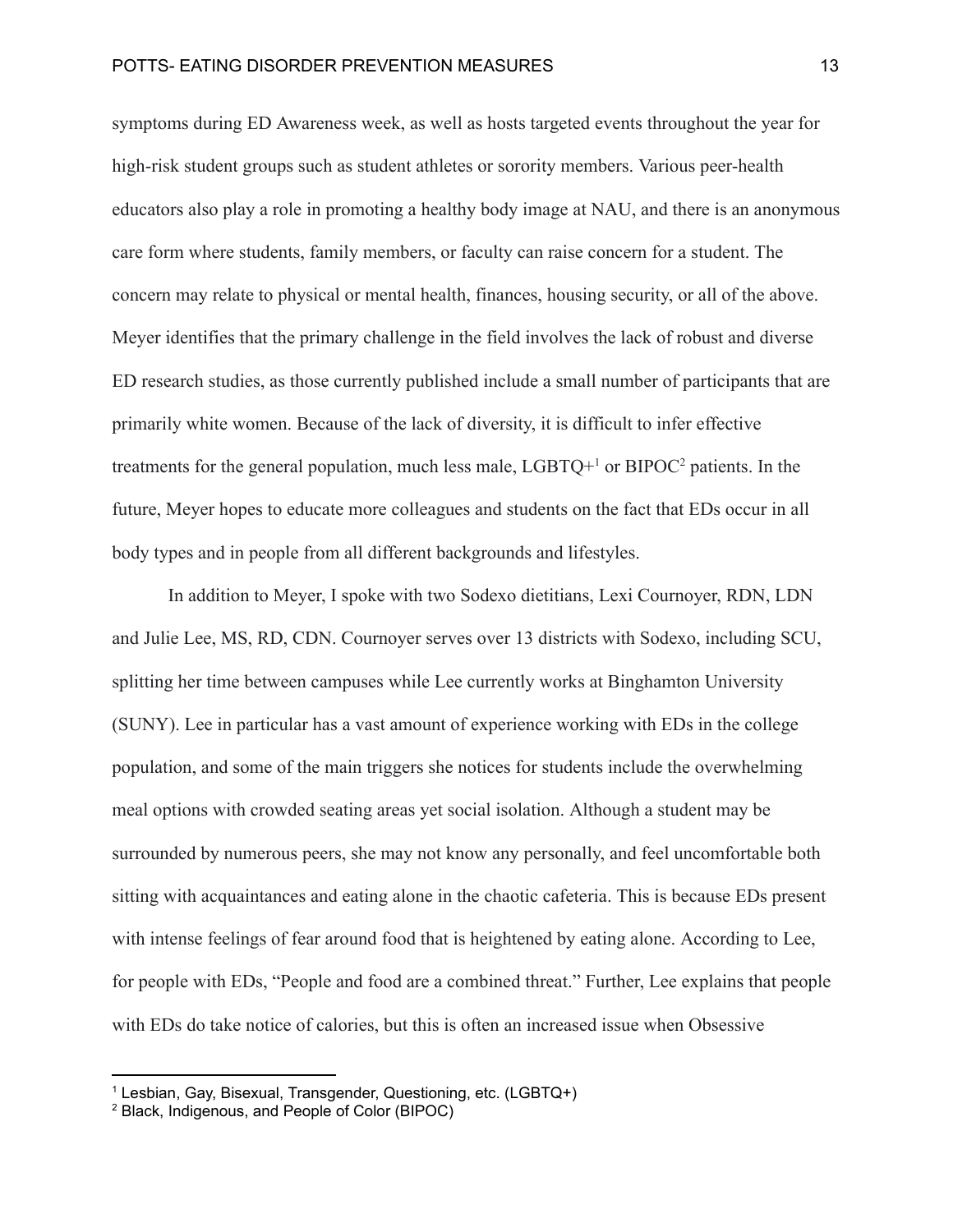Compulsive Disorder is comorbid with an ED. This comorbidity is common. The person with both conditions may fixate on having a certain calorie number, or follow very specific food rules, making it impossible to achieve a balanced diet. At Binghamton, the university dining system is set up á la carte, while some of the campuses Cournoyer serves are all-you-can-eat or buffet-style. While Cournoyer has not witnessed an increase in uncontrolled eating with buffet-style dining arrangements, she agrees that it is logical to assume this environment may be more difficult for a person with BN or BED to navigate. While á la carte is a favorable option to reduce food waste, it may make ED recovery difficult if money is spent too quickly or not quickly enough, tempting students to restrict or indulge. The idea of having to select several á la carte options rather than a single meal is likely to discourage the student who finds it difficult to pick more than one or two items, feeling that she is overeating.

When working as a university dietitian, it is very likely one will encounter EDs and must be prepared to provide nutrition counseling within an interprofessional care team. Lee is firm that dietitians must work with other faculty and healthcare staff members to support students who are dealing with an eating disorder because holistic care is mandatory for mental and physical recovery. While campus staff are only equipped to manage outpatient care, it is important to have a system in place for outside referrals when a student has a more serious case. Professionals from the counseling center, health center, and nutrition services should be part of this coordinating care team. A persistent concern for Lee is ED college reporting. Since many students will not recognize or acknowledge their ED, few report it. Rural universities may also struggle with finding a qualified clinic to support students who require more intense treatment. In regard to ED formation, both Lee and Cournoyer believe that most students' ED behaviors are present at some level prior to college, and it is rare to find a case where an ED initiates in the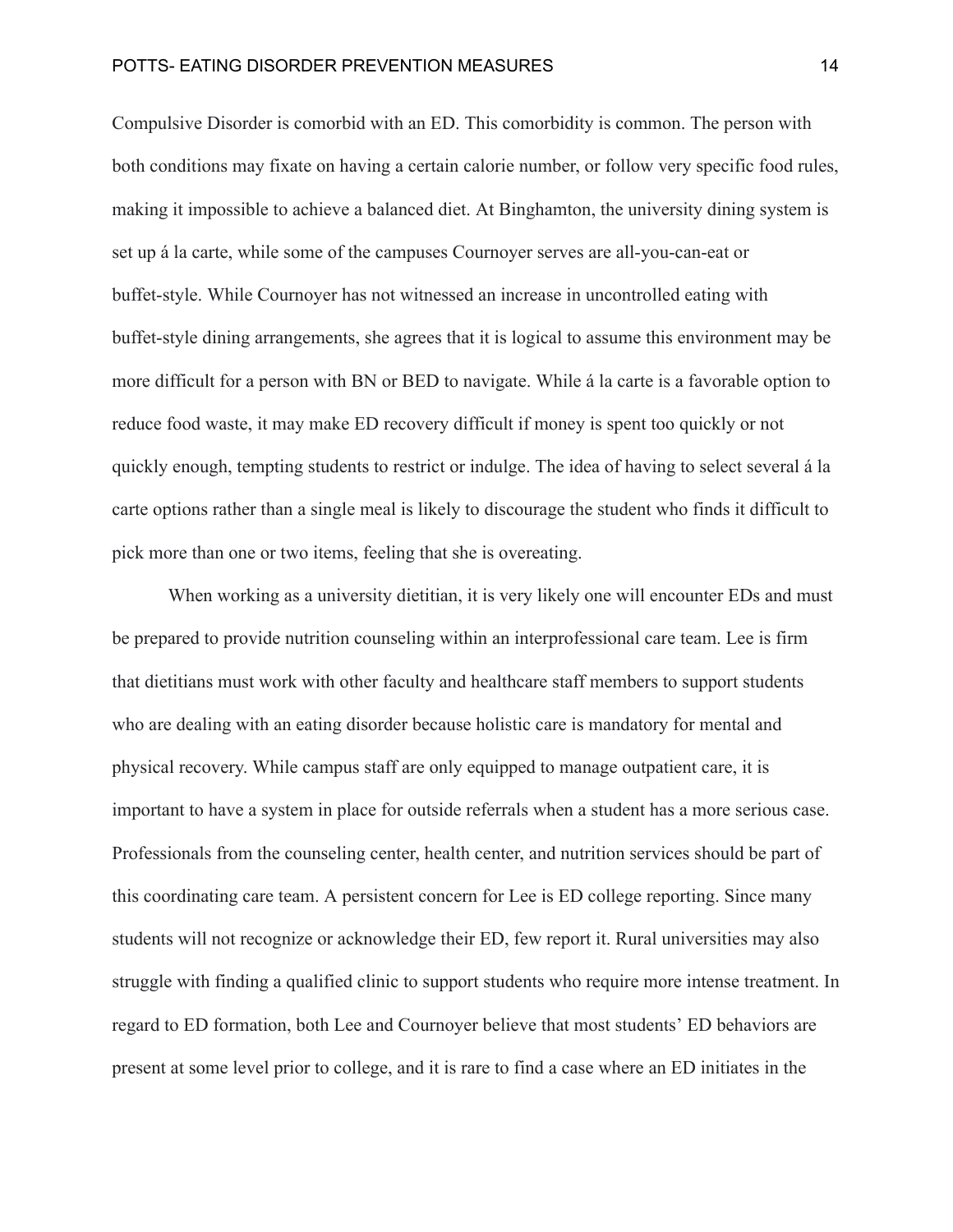college setting. Providing perspectives from multiple universities, the dietitians all agreed that reporting and prevention are the main barriers for ED recovery in the college environment. Although it is the experience of all these clinicians that most ED root behaviors exist prior to entering college, understanding how to reduce them and prevent new ones from forming through stressful situations and environments can play a role in preventing a mature ED.

## **Food Insecurity Connections to Eating Disorder Prevalence**

Food insecurity also plays a role in the high rate of ED in university settings. Meyer, Lee, and Cournoyer work at campuses where food shelves are available for students and generally well-used. At SCU, as well as at other institutions like Binghamptom, students are able to donate extra meal "points" or "dollars" to students in need. At SCU, one student reported eating nothing but a small portion of oatmeal for breakfast for the last month of one semester because she was running out of meal points and was nervous to ask her parents for more money. To prevent students from worrying excessively about food insecurity, the advertisement and utilization of food shelves and cafeteria vouchers should be normalized, as well as budgeting education and compliance. However, the process for establishing a meal point donation program is not straightforward, and SCU is still facing challenges on the best way to implement this service for optimal student use. Resource workshops like "Meal Planning on a Budget" and "How to Shop on Budget" are helpful if students are able to attend, which are run mainly through the Career Development Center at SCU. For ED awareness specifically, Binghamton University has an ED awareness team that educates the student body on common ED signs and symptoms through activities such as tabeling in common spaces, though not necessarily in the cafeteria environment. While it is exciting that free food resources are becoming more available for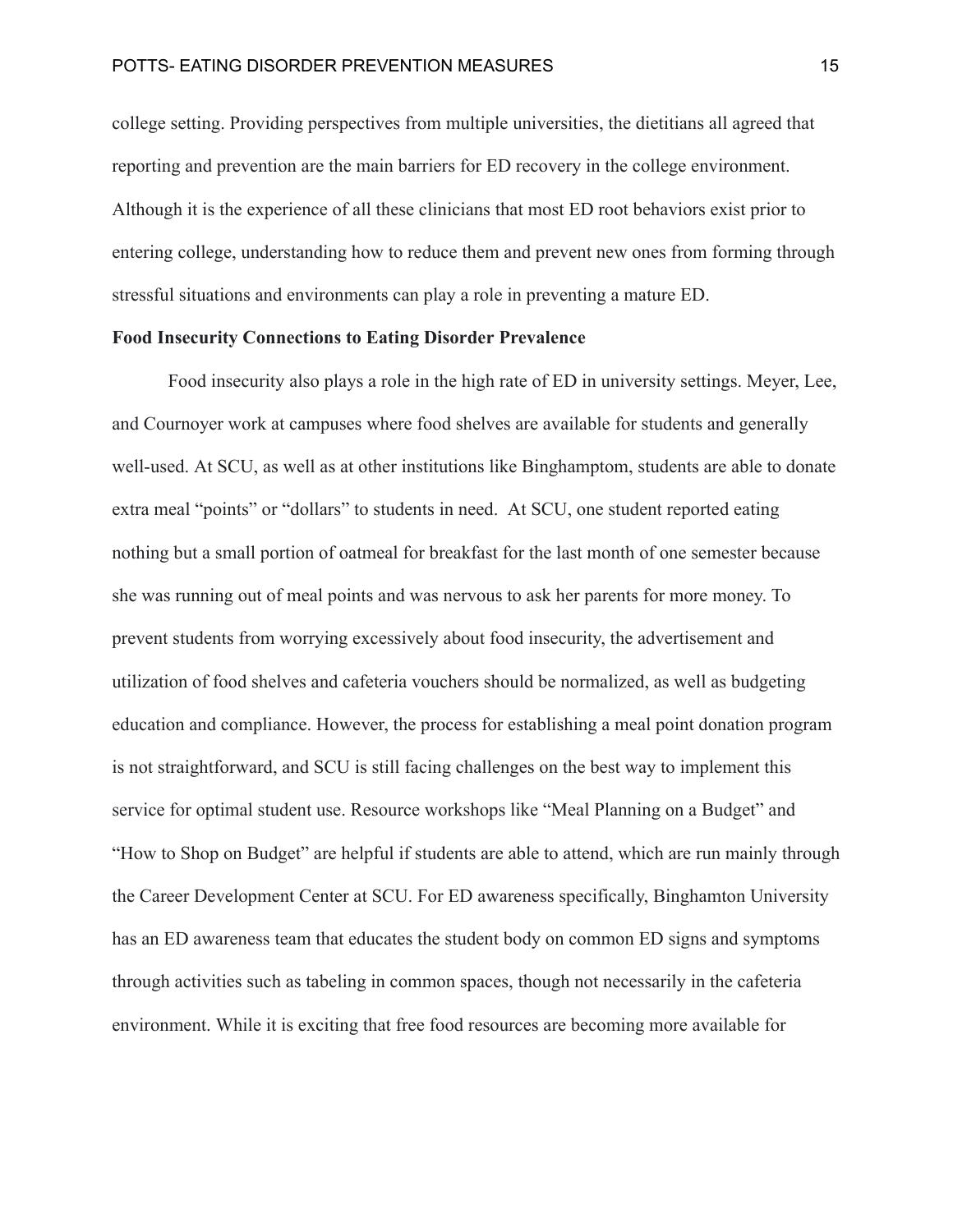university students, challenges such as poor reporting, lack of a strong care team including a dietitian, and isolating cafeteria environments remain formidable obstacles.

Food insecurity (FI) is prevalent for college populations in general, but there is a large interest in the connection between FI and EDs, and some associations have already been discovered. In fact, The Hope Center questioned over 85,000 college students on over a hundred campuses, finding that 45% had struggled with food access within a 30 day period (Goldrick-Rab et al., 2019). Contrastingly, the average American household's FI rate is only about 12% (see Figure 3) (Rasmusson et al., 2018). Strengthened by FI, BED is higher among adults who struggle with FI, with cycles of restriction and binging commonly occurring as food is more or less accessible (Rasmusson et al., 2018). Feeling unable to control one's appetite when food is finally attainable occurs more frequently as well (Becker et al., 2017). However, it should be noted that relationships between EDs and FI have not been found among all racial groups; for example, Black Americans are not more likely to have BED if they are food insecure according to the research (Rasmusson et al., 2018). Furthermore, Trinity University conducted a study that involved approximately 500 participants, finding that higher food insecurity was connected to higher weight stigma, night eating, and BED, which accounted for about 17% of participants (Becker et al., 2017). As FI increased, more frequent compensatory behaviors like vomiting occurred as well. (Becker et al., 2017). While the emerging evidence of a relationship between EDs and FI is new and must be studied more widely, it is useful to consider this possibility to prevent DE and ED among students who have inconsistent access to food.

#### **Eating Disorder Prevention Programs for the University Setting**

Over the last several decades, various research has proven that EDs are notably prevalent among college students, due to factors such as dieting and body dissatisfaction, although many of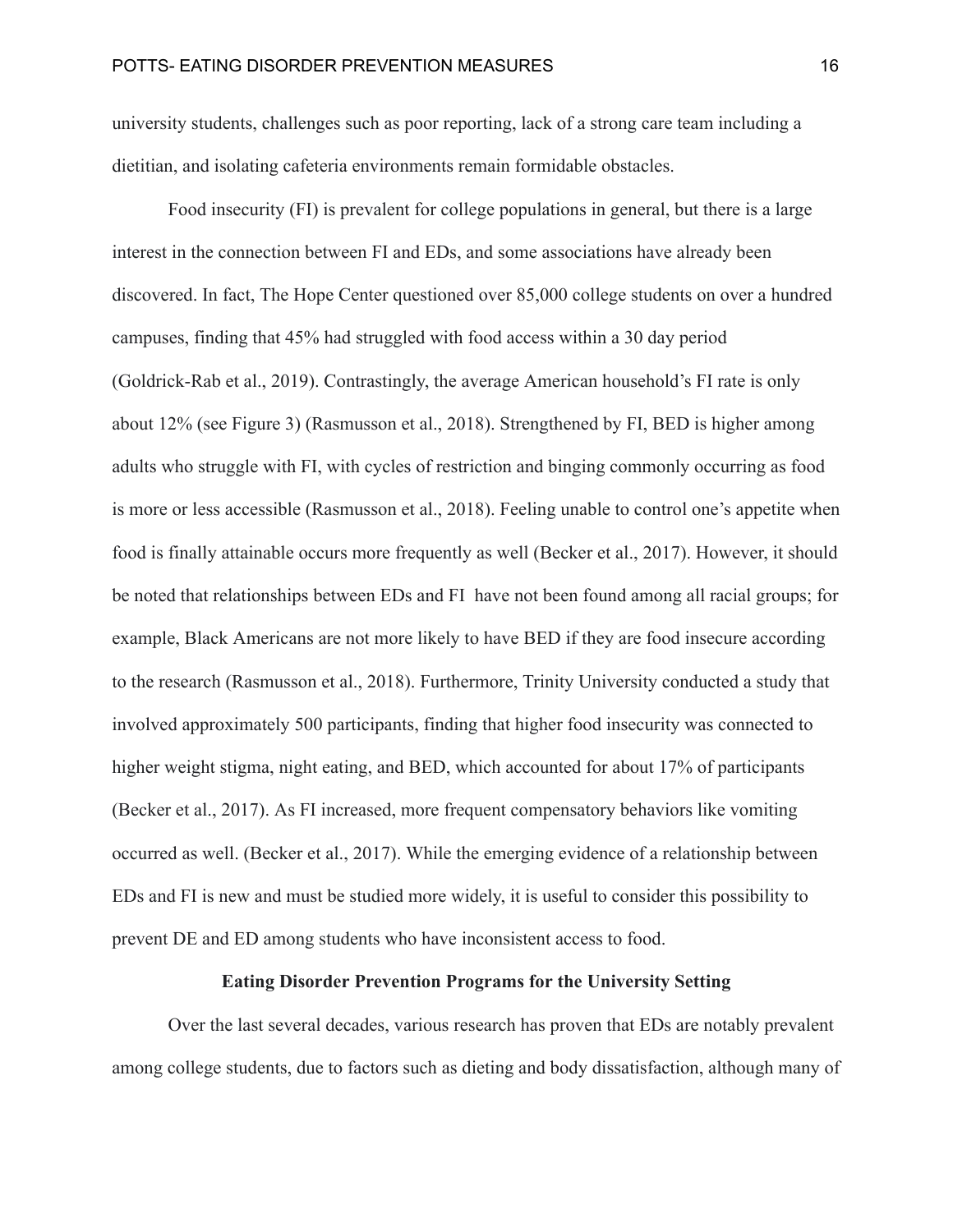these behaviors began to form prior to adulthood (Vohs et al., 2001; Woodhall et al. 2015). Recognizing the need, many different intervention and prevention programs have been tested to keep students eating normally. Even so, only 22% of colleges provide access to ED screening year-around, while 45% offer ED screening periodically such as once a semester (Fitzsimmons-Craft, Karam, Monterubio et al., 2019). Hosting a screening program will positively set SCU apart as it competes with several small, private institutions in the Minneapolis-St. Paul area for enrollment. Studies on prevention strategies and intervention effectiveness, many with promising evidence, are beginning to accumulate as the general public becomes more aware of EDs.

One literature review from 2019 reports that the most common programs utilized for EDs are the Healthy Body Image (HBI) and The Body Project (TBP); however, other articles laud the Healthy Minds Study (HMS) and Healthy Weight (HW) ED prevention program as effective interventions (Fitzsimmons‐Craft, Balantekin, Eichen et al., 2019; Stice et al., 2013). While the HBI is delivered online, TBP is conducted in person over several weeks. Creating a barrier to implementation, however, TBP costs several thousand dollars to purchase materials and train the initial staff and students (National Eating Disorder Association [NEDA], 2020). TBP training involves a substantial time commitment as well, requiring student leaders and or faculty to complete a 1-2 day workshop prior to hosting workshops on their own campus. (NEDA, 2020) However, once the first group has completed professional training, the new facilitators are able to run as many workshops as they please at no additional expense. It must be stated, however, that TBP is tailored specifically to students identifying as female (NEDA, 2020). Although costly initiation of the TBP is unfortunate, several studies have emphasized that completing the program reduces eating disorder risk factors including low self-esteem, high body weight, body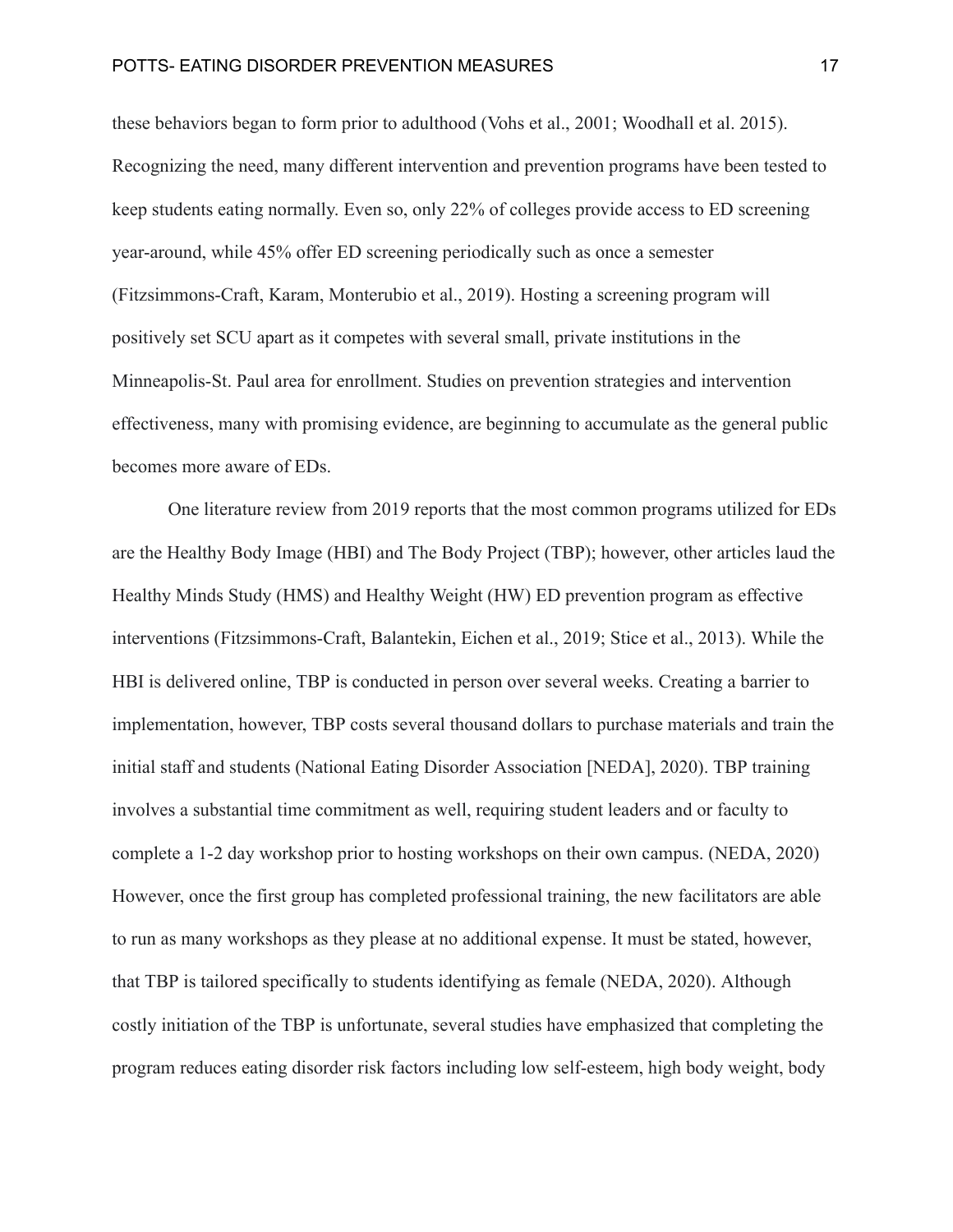dissatisfaction, negative mood, unhealthy dieting, and other eating disorder symptoms. TBP workshops may also reduce the risk for later onset of clinical and subclinical eating disorders. In another vein, the HBI program is not as costly and may be implemented more easily at the sacrifice of a more impersonal experience. The HBI is a platform that screens participants for a low risk, high risk, or diagnosable clinical or subclinical ED, offering evidence-based virtual treatment interventions or referring people to in-person care (Fitzsimmons‐Craft, Balantekin, Eichen et al., 2019). Although this program doesn't involve face-to-face interactions, it does suggest evidence-based online interventions or refer students to in-person practitioners to address more serious conditions. In studying the effectiveness of HBI implementation for college students, it was found that allowing students to self-select resulted in a number of identified ED behaviors, with about 60% of participants having a high risk for ED development or currently meeting ED diagnostic criteria (Fitzsimmons‐Craft, Balantekin, Eichen et al., 2019). However, it is important to note that the majority of the participants recruited through the self-select method were women.

Another intervention for college students may be the Healthy Minds Study, which is an online, annual survey that studies mental health, health resource utilization, and similar issues among undergraduate and graduate students. Although this is not a tool limited to college students, NEDA offers an easily accessible ED screening survey on their website, and in a recent study from 2019, in a given 6 month time period, approximately half of the survey respondents were college students. Of the students, a large percentage screened positive for a subclinical or clinical ED (Fitzsimmons‐Craft, Balantekin, Eichen et al., 2019). Finally, the HW ED prevention program, both the original and the revised edition, has demonstrated sustained success in lowering ED rates among female college students. Upon a two year follow up, there was an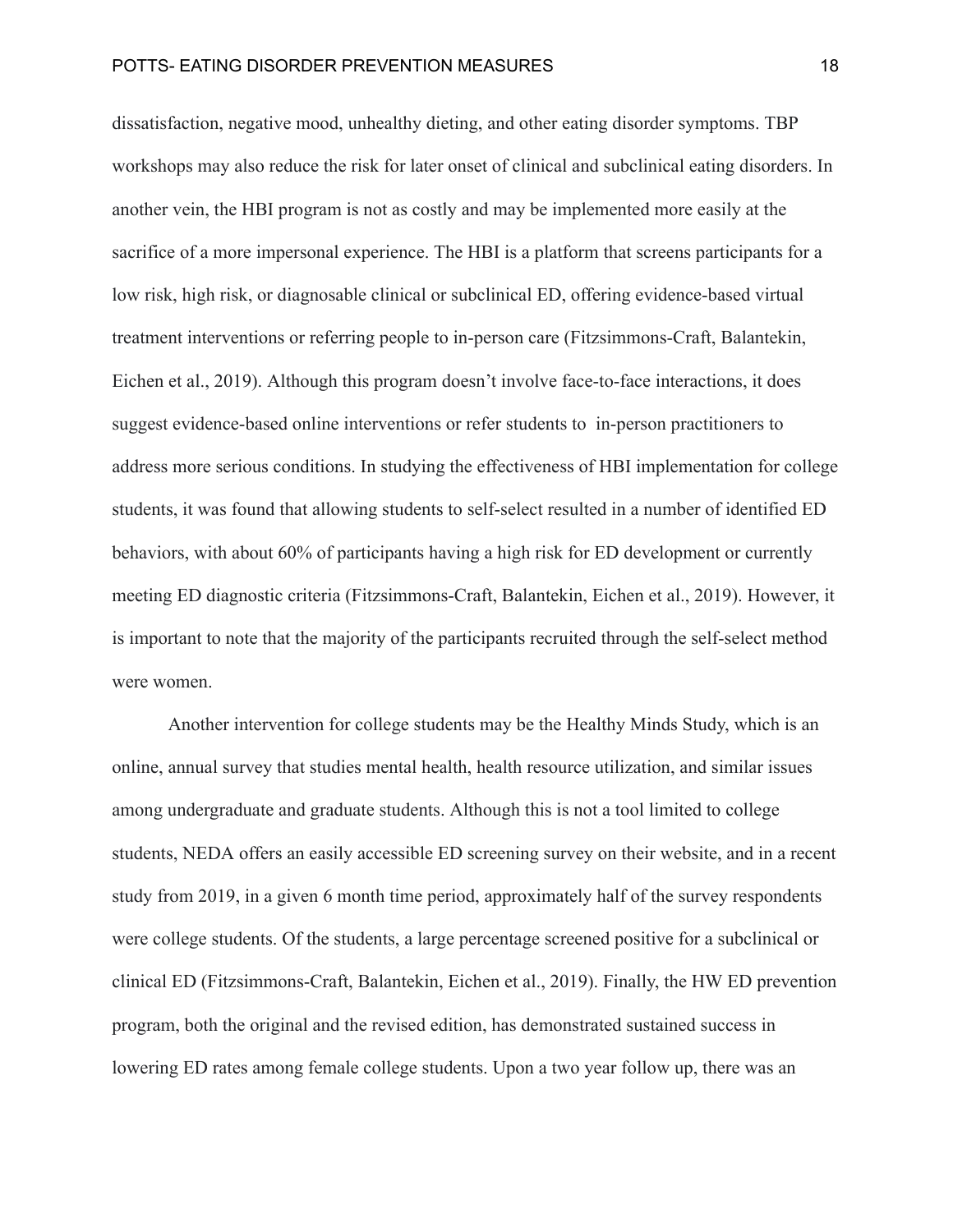encouraging decrease of 60% in ED onset overall (Stice et al., 2013). This initiative is tailored for women who have a great risk of DE or EDs due to severe dissatisfaction with their current weight. About 400 students participated, and were assigned to either a control group who simply had a hand on healthy weight control or enrolled in a four hour group session involving food and exercise recommendations. The interventions were especially helpful for participants already experiencing elevated levels of ED symptoms and high BMI (Stice et al., 2013). In summary, any or several of these programs would be beneficial to implement at SCU to increase healthy eating behaviors among students, and possibly save the lives of those suffering from these complicated illnesses.

## **St. Catherine University's Current Prevention System**

Because SCU's student body consists of high ED risk groups like female students and Asian Americans, safety measures should be in place to prevent students from succumbing to ED behaviors while at school (Uri et al., 2021; Feibelman & Turner, 2014). As far as the author has found, SCU has no special organizations or initiatives to combat eating disorder development or raise awareness at this time. While the campus does have a chapter of the National Alliance of Mental Illness (NAMI), NAMI spreads broad awareness for mental health in general, and does not focus on the genetic dispositions and physical/biological components of ED pathology. Of course, peer health educators offer single events every semester or so around healthy eating, but these are rarely well attended. Considering the information collected from the three experts in the field of college dietetics, namely Meyer, Lee, and Cournoyer, one is able to surmise that most colleges have a process for reporting students of concern to the university, including students who are exhibiting eating disorder behavior. If classmates, teachers, or family members are concerned about a student, they can often submit a form on the university website, triggering a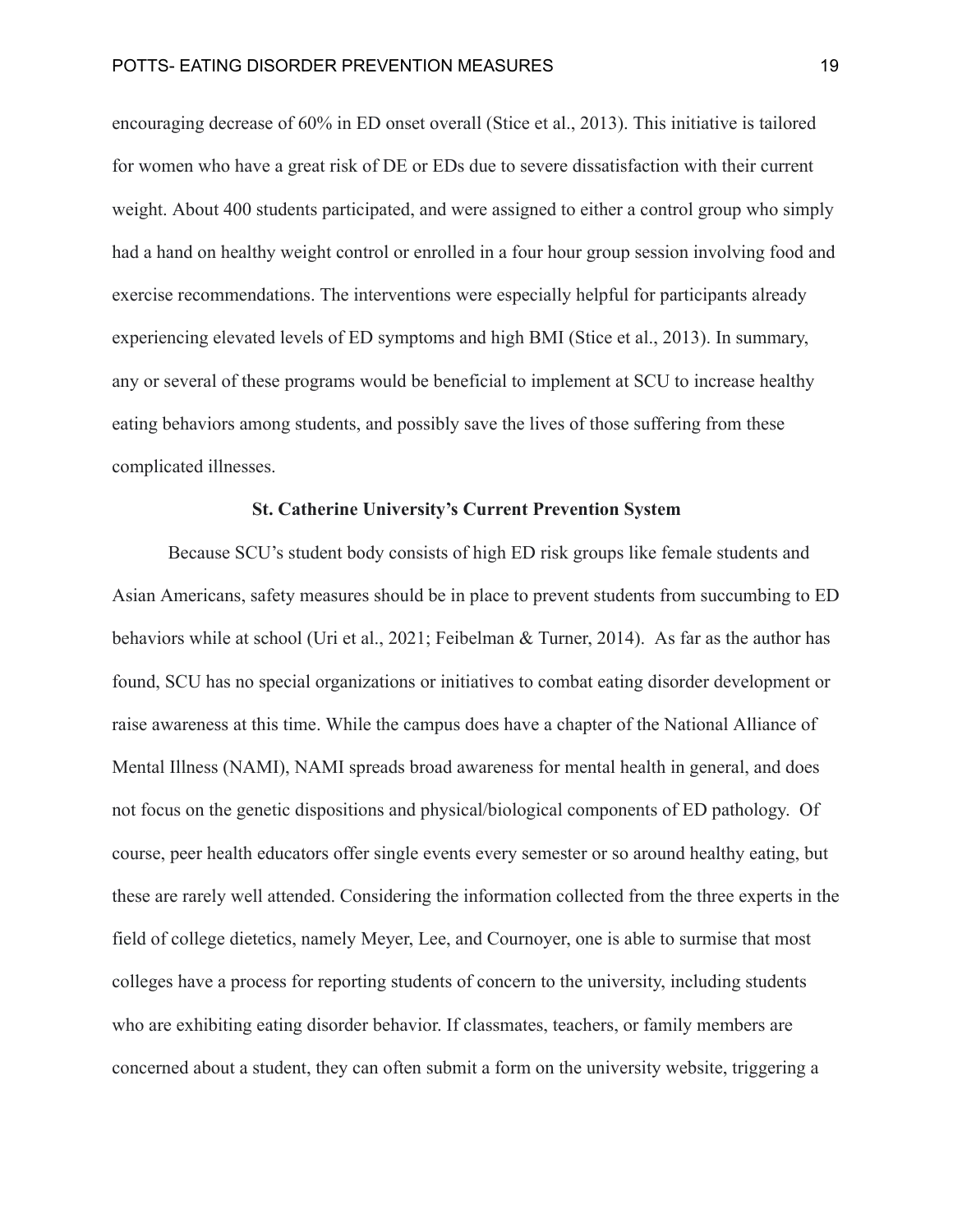response from a care team who will follow up with the student in question. After a quick search through the SCU website, no form for reporting student health concerns, or, indeed, any straightforward way to request help for a current student with ED risk was found. In a platform called Student Success, there was an option for students to submit a "help" request under various topics such as mental health or financial concerns. Investigating the matter further, the author spoke with the current Associate Dean of Students at SCU, Lindsay Whipple. Upon questioning the existence of such a form, the author learned that while there is a student concern form, it is listed on the staff and faculty page of the website instead of the student page. Plainly, this location is not intuitive, and may be difficult to find in a stressful situation. Ms. Whipple acknowledged this, indicating that there is work to be done to make the website more user friendly. She also expressed willingness to add the care form link to the student page if her team was in agreement. However, Ms. Whipple stated that in her experience students tend to talk to professors and staff they trust when there is a concern, instead of locating the impersonal form. Although this does make sense, it seems reasonable that the form should be posted in both locations as there are many students who may be uncomfortable broaching such a personal subject face-to-face with a faculty member or staff person. Additionally, Ms. Whipple shared that SCU does have a small healthcare task force to handle various student emergencies of serious nature, including ED and self-harm behavior. This team includes representatives from the Counseling Center, Public Safety, Residence Life, Health and Wellness Center, as well as the Dean of Students. However, there is no counselor with significant experience or training in ED counseling, and there is no on-campus involvement from a dietitian since the campus does not have a dietitian on staff. Though a full-time dietitian may not be necessary for such a small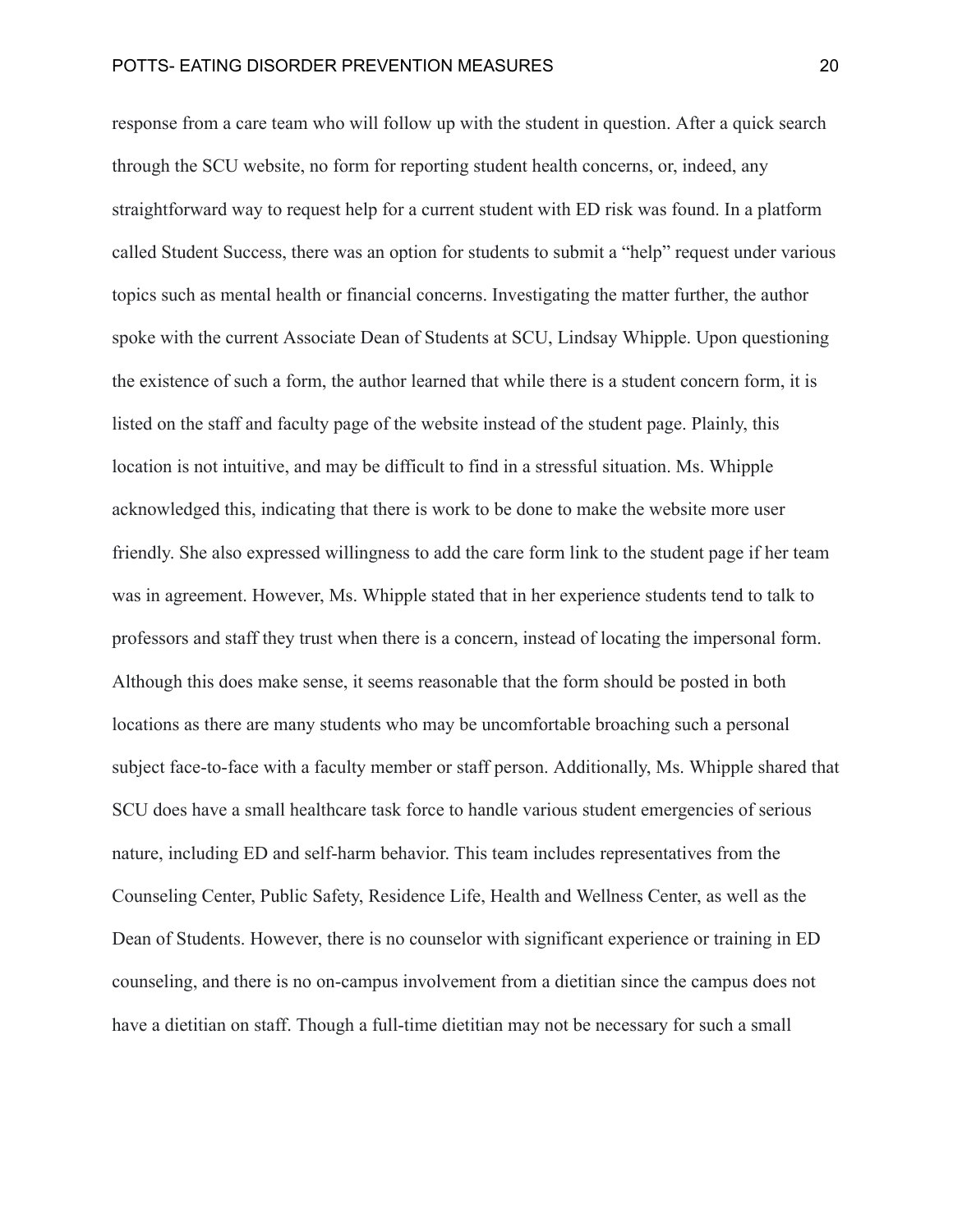campus since many patients can be referred to local practitioners for coordination of care, a part-time dietitian would bring valuable insight and aid to the minimal care team at SCU.

## **Conclusions and Proposed Recommendations**

After reviewing the above information, there are five recommendations the author puts forward for SCU's consideration (see Figure 2). Firstly, SCU should implement a program like the TBP or HBI at least once a semester, giving students opportunities to assess their eating habits and prevent further ED development. Current research shows that initiatives such as the HBI and TBP are helpful with screening for and preventing ED in college students (Fitzsimmons‐Craft, Balantekin, Eichen et al., 2019). Because the author has a strong desire to see a prevention program established at SCU, she is in discussion with the Nutrition and Dietetics faculty as well as Emmelene Romer, MPH, the Health Promotion Coordinator at SCU to bring the TBP to the campus. Next, the calorie information at the SCU cafeteria should be removed if possible. If there are rules imposed by Sodexo regarding the display of calories, the information can be made easily available online or confined to one sign or area of the cafeteria, making it less overwhelming to a student trying to avoid calorie information in her ED recovery.

Thirdly, the SCU Food Shelf should consider offering an online ED screen during their shopping time, and have information for students struggling with an ED due to the higher risk for ED's among those who live with FI (Rasmusson et al., 2018). Perhaps they could also have information on community resources to help with ED diagnosis and recovery. For the fourth recommendation, a short information session about a balanced plate and the importance of regular eating should be introduced when the meal plan is being explained to students. Perhaps Cournoyer, the dietitian, the Sodexo dietitian covering SCU, should be asked to attend and facilitate this discussion. Finally, every student is required to take a health and fitness class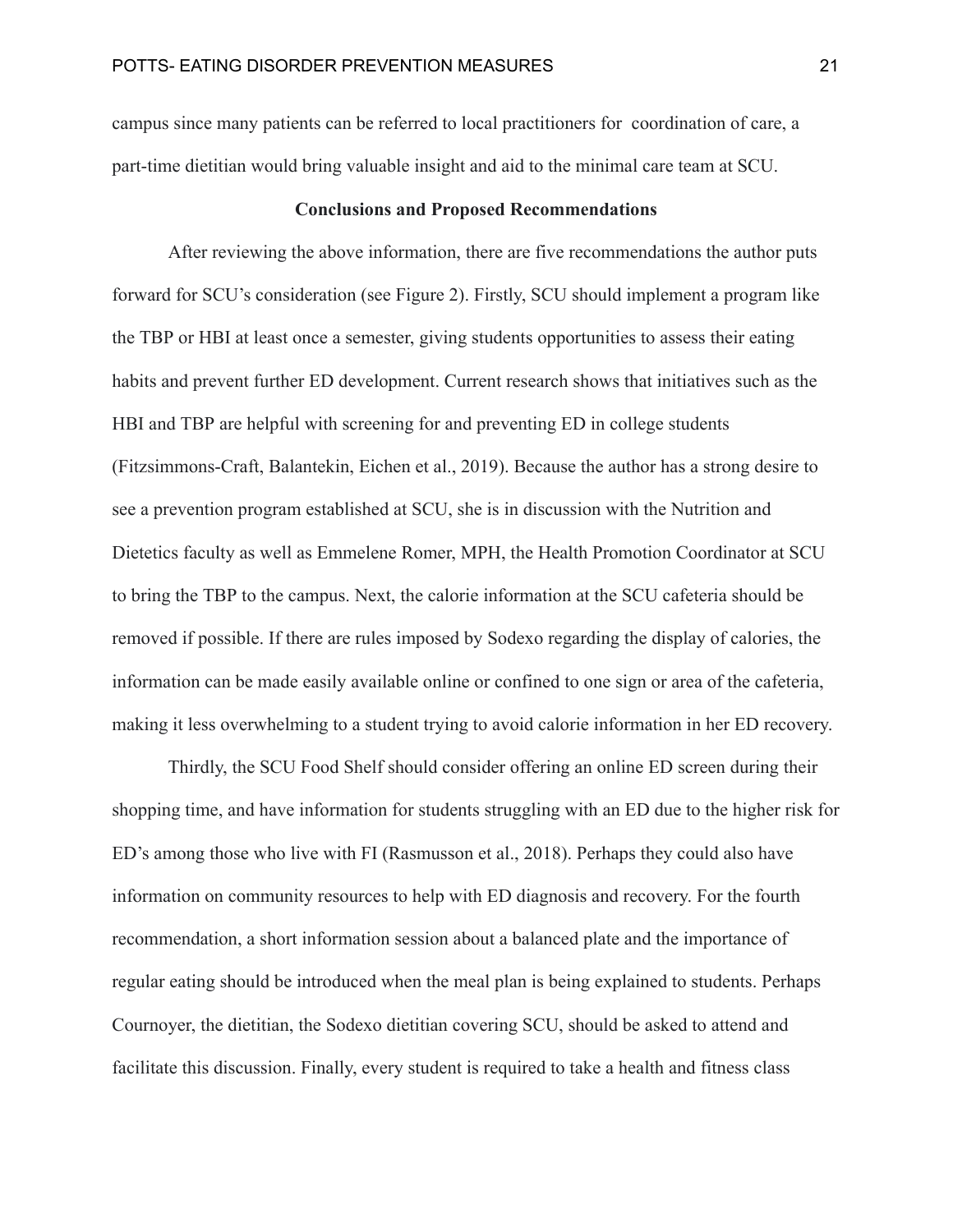before they graduate (EXSS 1100). If possible, a dietitian or nutrition student should visit each class section for a presentation on healthy eating and weight management, to prevent a focus on calories and dieting. The student or dietitian could explain the difference between DE and EDs as well and provide resources if students want to learn more or connect with a professional. This will be helpful because many students are not required to take any sort of nutrition class, and therefore may be exposed to this knowledge for the first time. Another positive is that many students take this course early on in their college career, so an evidenced-based nutrition talk may set them up for greater success.

In summary, to reduce ED and DE behaviors in the high-risk population at SCU, the university should implement a standing ED prevention workshop, work with Sodexo to move calorie information, communicate with the food shelf to offer ED resources, and incorporate nutrition education into both new student orientation and the mandated health and fitness course. These recommendations are based on the research done by the author, as well as information given by current dietitians who work with college . While EDs affect people from all types of backgrounds and experiences, the female college student population is at particular risk, and SCU should incorporate all or several of these suggestions to empower and protect the health of their community.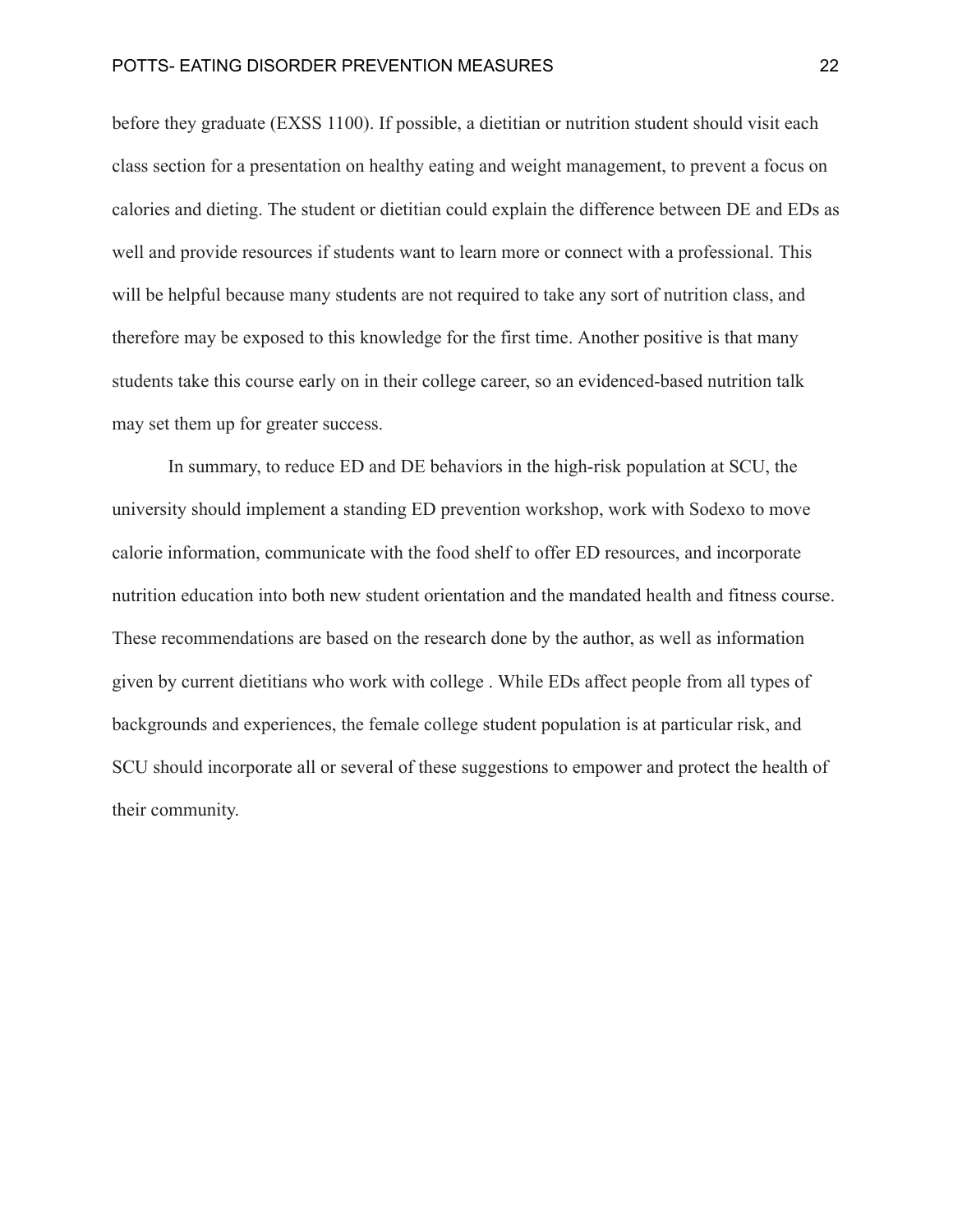

## St. Kate's Student Age Diversity Breakdown

CollegeFactual.com

Note: "St. Kate's Student Age Diversity Breakdown" by College Factual. (2021). *St Catherine University diversity: Racial demographics & other stats*. St Catherine University Diversity: Racial Demographics & Other Stats - College Factual.

## **Figure 2**

**Figure 1**



Note: List of SCU ED recommendations created by the author.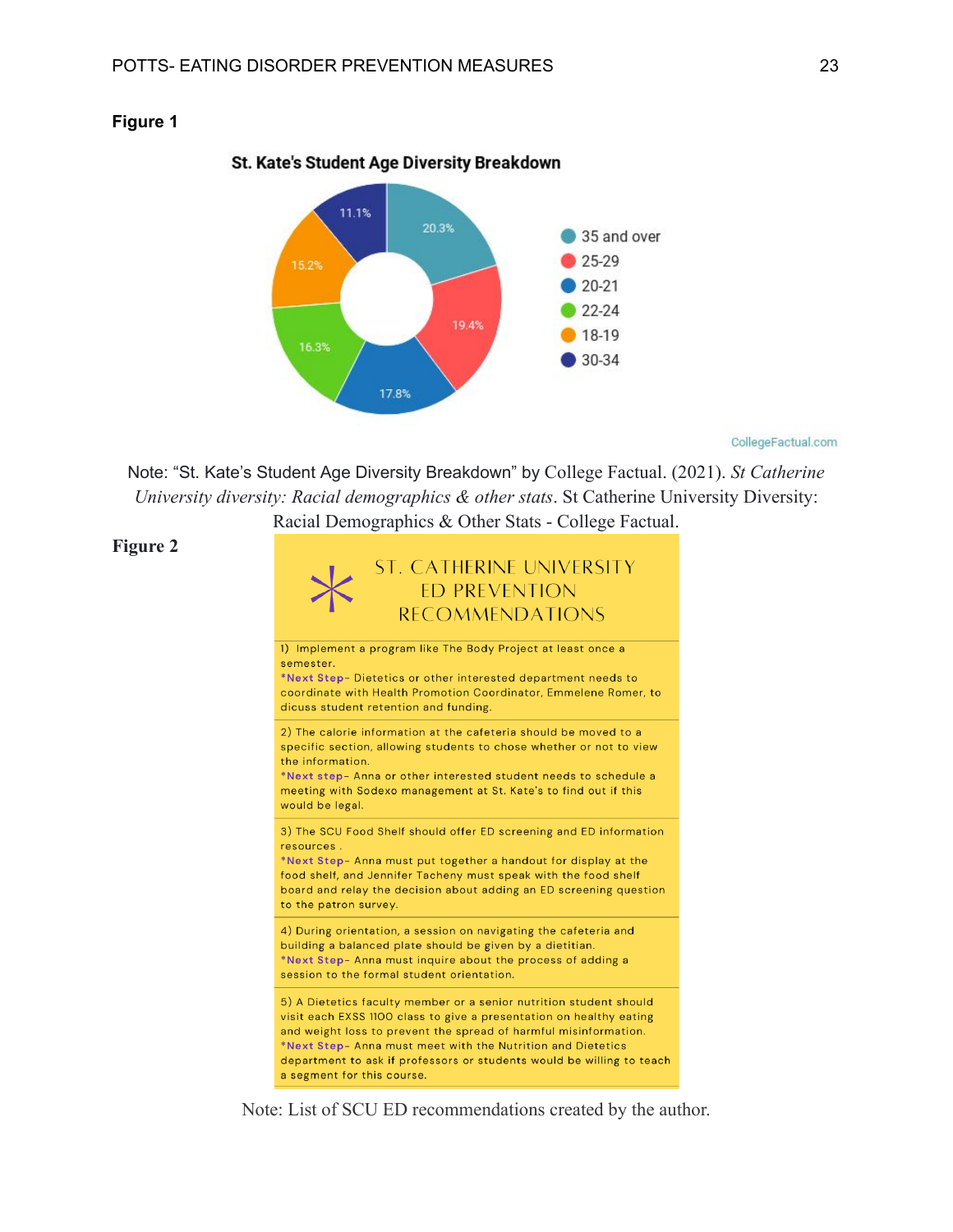



Note: Two pie charts created by the author, illustrating the striking differences in FI rate among different groups in the US. Please note that the percentage for each population was not from the same source, so the population sizes were not exactly the same. Data for the graph was taken from Rasmusson, G., Lydecker, J. A., Coffino, J. A., White, M. A., & Grilo, C. M. (2018). Household food insecurity is associated with binge-eating disorder and obesity. *International Journal of Eating Disorders*, *52*(1), 28–35 and Goldrick-Rab, S., Baker-Smith, C., Coca, V., Looker , E., & Williams, T. (2019, April). *College and University Basic Needs Insecurity: A National #RealCollege Survey Report*. The Hope Center.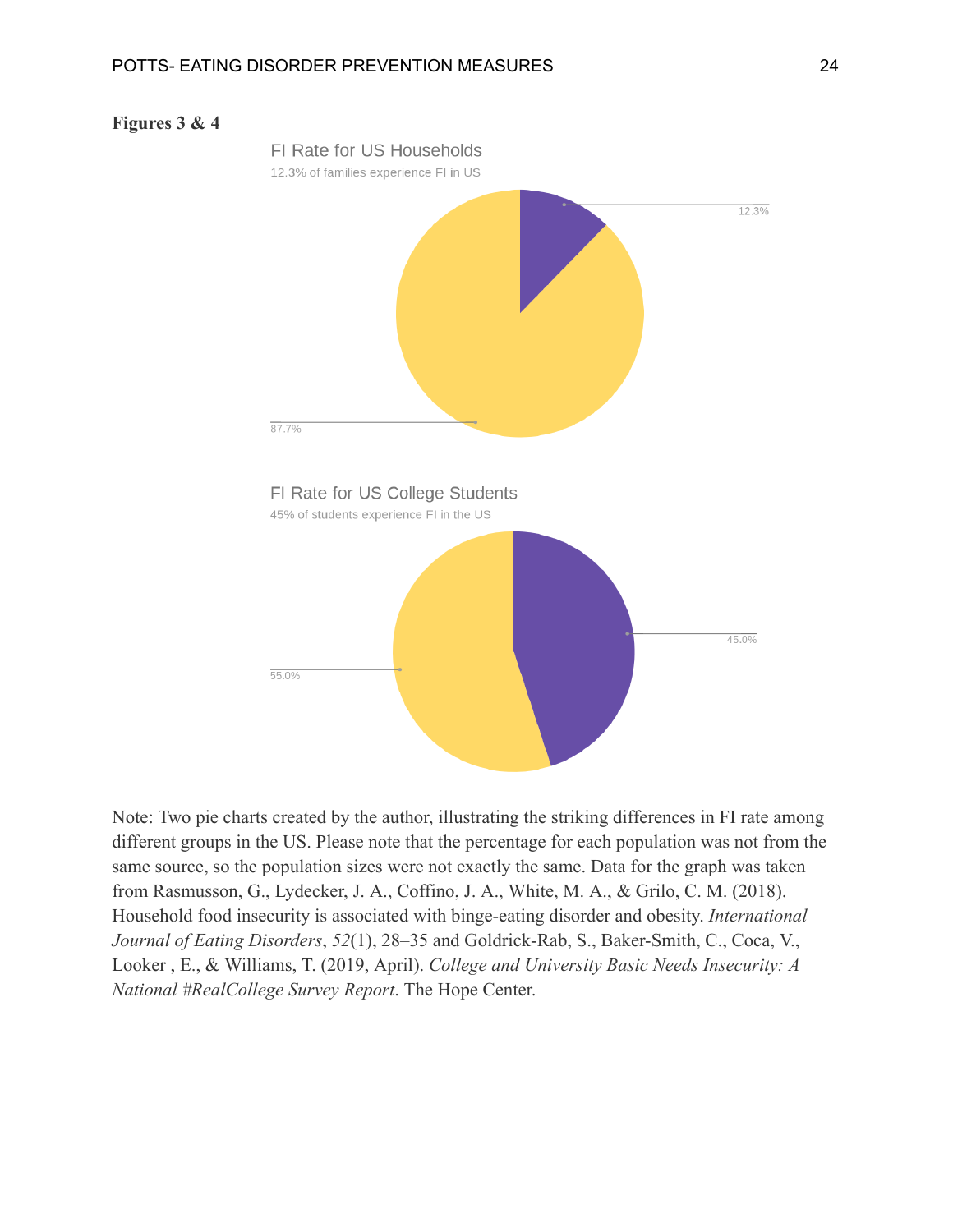## **References**

- Anderson, M. (2018, October). *What is disordered eating?* EatRight. Retrieved October 25, 2021, from [https://www.eatright.org/health/diseases-and-conditions/eating-disorders/what-is-disorder](https://www.eatright.org/health/diseases-and-conditions/eating-disorders/what-is-disordered-eating) [ed-eating](https://www.eatright.org/health/diseases-and-conditions/eating-disorders/what-is-disordered-eating)
- Becker, C., Middlemass , K. M., Taylor , B., Johnson, C., & Gomez , F. (2017). *Food Insecurity and Eating Disorder Pathology*. Trinity University. Retrieved January 11, 2022, from [https://digitalcommons.trinity.edu/cgi/viewcontent.cgi?referer=&httpsredir=1&article=11](https://digitalcommons.trinity.edu/cgi/viewcontent.cgi?referer=&httpsredir=1&article=1141&context=psych_faculty) [41&context=psych\\_faculty](https://digitalcommons.trinity.edu/cgi/viewcontent.cgi?referer=&httpsredir=1&article=1141&context=psych_faculty)
- Carins, J., Rundle-Thiele, S., & Ronto, R. (2020). Impact of dining hall structural changes on food choices: A pre-post observational study. *International Journal of Environmental Research and Public Health*, *17*(3), 913. <https://doi.org/10.3390/ijerph17030913>
- Center for Food Safety and Applied Nutrition. (2020, April 1). *Menu labeling requirements*. U.S. Food and Drug Administration. Retrieved January 24, 2022, from <https://www.fda.gov/food/food-labeling-nutrition/menu-labeling-requirements>
- College Factual. (2021). *St Catherine University diversity: Racial demographics & other stats*. St Catherine University Diversity: Racial Demographics & Other Stats - College Factual. Retrieved January 22, 2022, from

<https://www.collegefactual.com/colleges/st-catherine-university/student-life/diversity/>

Eisenberg, D., Nicklett, E. J., Roeder, K., & Kirz, N. E. (2011). Eating disorder symptoms among college students: Prevalence, persistence, correlates, and treatment-seeking. *Journal of*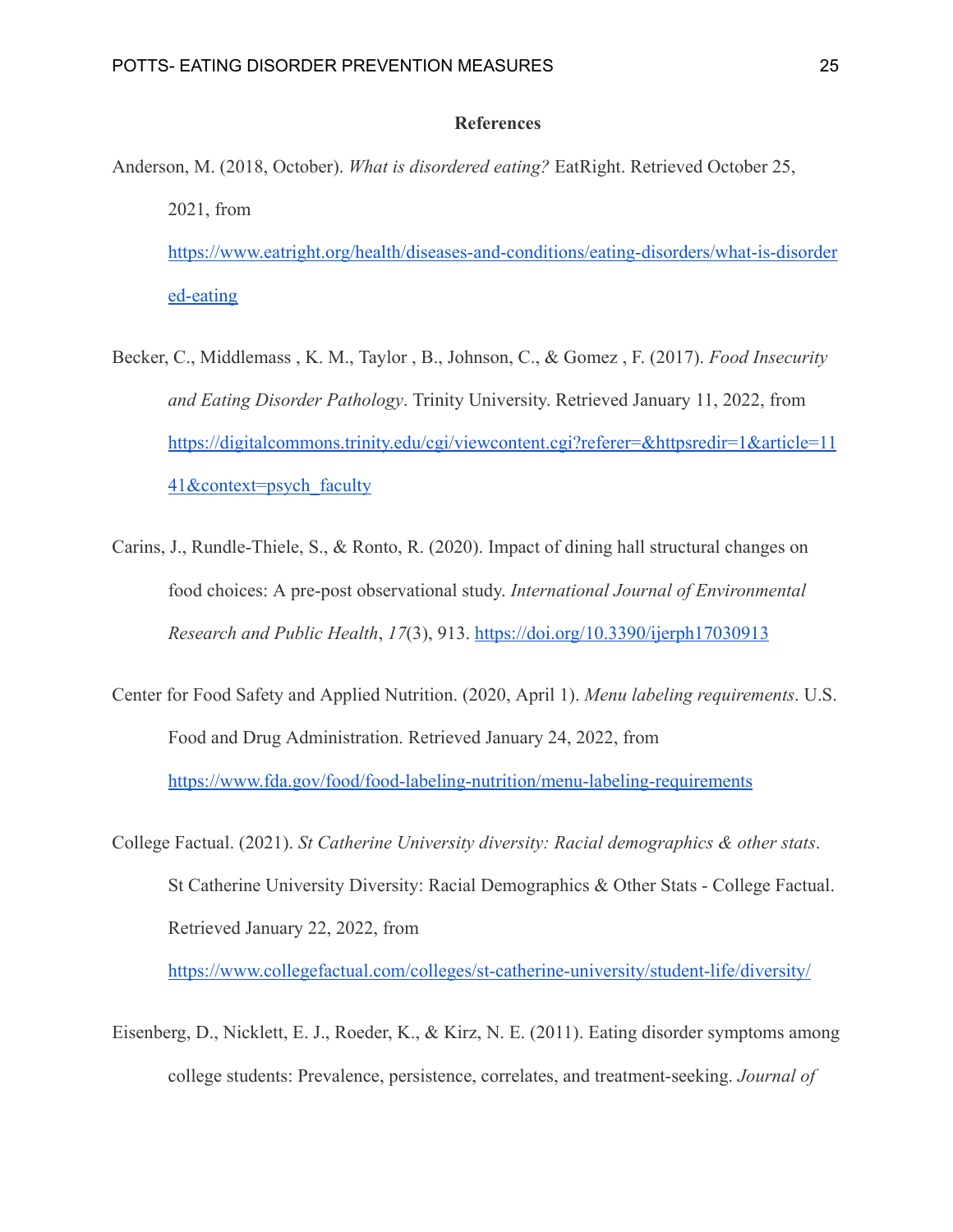*American College Health*, *59*(8), 700–707.

<https://doi.org/10.1080/07448481.2010.546461>

- Feibelman, J. L., & Turner, L. A. (2014). Relationships between eating disorder symptomology and forgiveness among college students. *Current Psychology*, *34*(1), 121–129. <https://doi.org/10.1007/s12144-014-9245-2>
- Fitzsimmons‐Craft, E. E., Balantekin, K. N., Eichen, D. M., Graham, A. K., Monterubio, G. E., Sadeh‐Sharvit, S., Goel, N. J., Flatt, R. E., Saffran, K., Karam, A. M., Firebaugh, M. L., Trockel, M., Taylor, C. B., & Wilfley, D. E. (2019). Screening and offering online programs for eating disorders: Reach, pathology, and differences across eating disorder status groups at 28 U.S. universities. *International Journal of Eating Disorders*, *52*(10), 1125–1136. <https://doi.org/10.1002/eat.23134>
- Fitzsimmons-Craft, E. E., Karam, A. M., Monterubio, G. E., Taylor, C. B., & Wilfley, D. E. (2019). Screening for eating disorders on college campuses: A review of the recent literature. *Current Psychiatry Reports*, *21*(10).

<https://doi.org/10.1007/s11920-019-1093-1>

- Forbes Magazine. (2020). *St. Catherine University*. Forbes. Retrieved October 30, 2021, from <https://www.forbes.com/colleges/st-catherine-university/?sh=1d399b845821>
- Girz, L., Polivy, J., Herman, C. P., & Lee, H. (2011). The effects of calorie information on food selection and Intake. *International Journal of Obesity*, *36*(10), 1340–1345. <https://doi.org/10.1038/ijo.2011.135>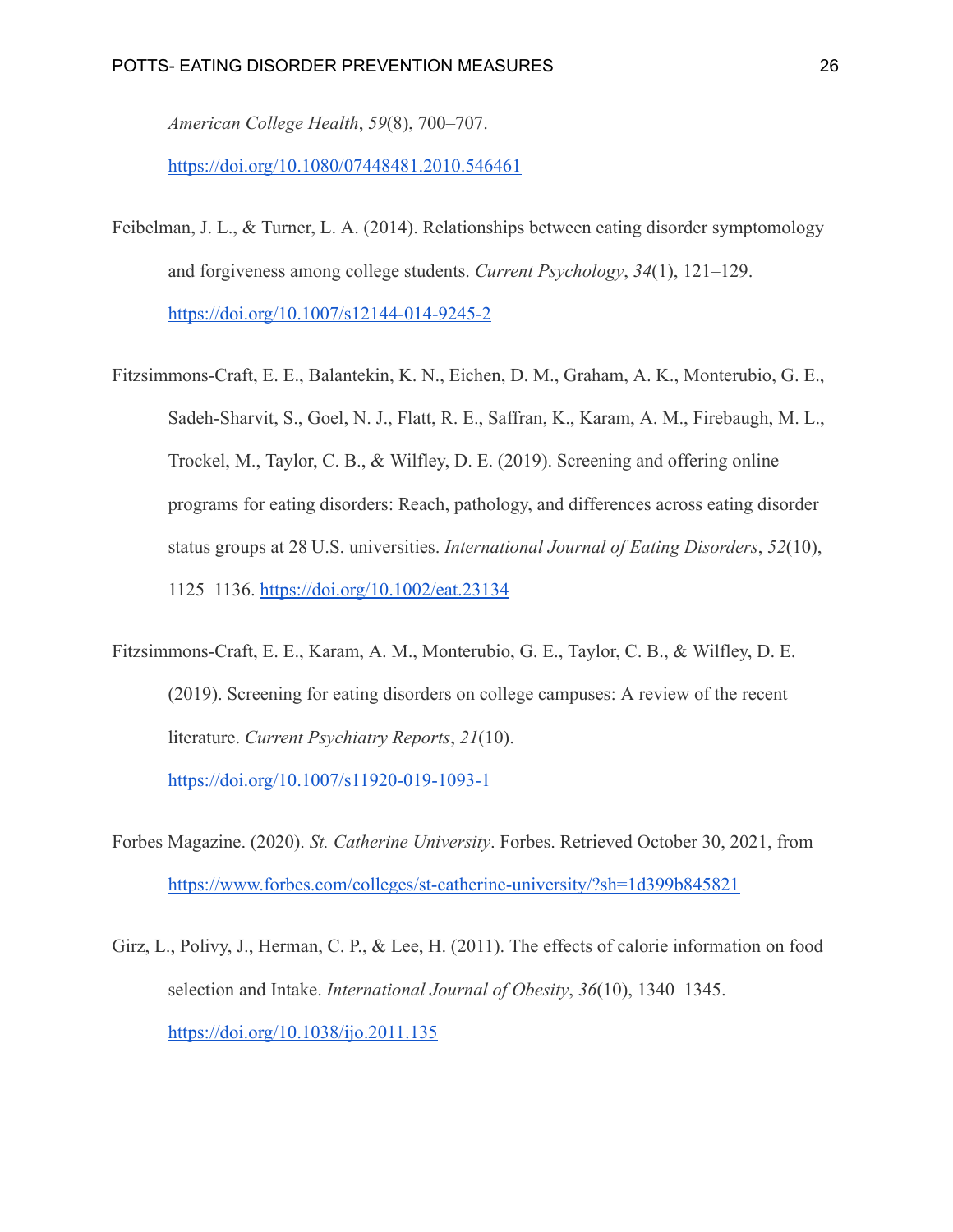- Goldrick-Rab, S., Baker-Smith, C., Coca, V., Looker , E., & Williams, T. (2019, April). *College and University Basic Needs Insecurity: A National #RealCollege Survey Report*. The Hope Center. Retrieved January 25, 2022, from [https://hope4college.com/wp-content/uploads/2019/04/HOPE\\_realcollege\\_National\\_repo](https://hope4college.com/wp-content/uploads/2019/04/HOPE_realcollege_National_report_digital.pdf) [rt\\_digital.pdf](https://hope4college.com/wp-content/uploads/2019/04/HOPE_realcollege_National_report_digital.pdf)
- Haynos, A. F., & Roberto, C. A. (2017). The effects of restaurant menu calorie labeling on hypothetical meal choices of females with disordered eating. *International Journal of Eating Disorders*, *50*(3), 275–283. <https://doi.org/10.1002/eat.22675>
- Khalsa, S. S., Portnoff, L. C., McCurdy-McKinnon, D., & amp; Feusner, J. D. (2017). What happens after treatment? A systematic review of relapse, remission, and recovery in anorexia nervosa. Journal of Eating Disorders, 5(1). <https://doi.org/10.1186/s40337-017-0145-3>
- Lillico, H. G., Hanning, R., Findlay, S., & Hammond, D. (2015). The effects of calorie labels on those at high-risk of eating pathologies: A pre-post intervention study in a university cafeteria. *Public Health*, *129*(6), 732–739. <https://doi.org/10.1016/j.puhe.2015.03.005>
- Martinez, O. D., Roberto, C. A., Kim, J. H., Schwartz, M. B., & Brownell, K. D. (2012). A survey of undergraduate student perceptions and use of nutrition information labels in a University Dining Hall. *Health Education Journal*, *72*(3), 319–325. <https://doi.org/10.1177/0017896912443120>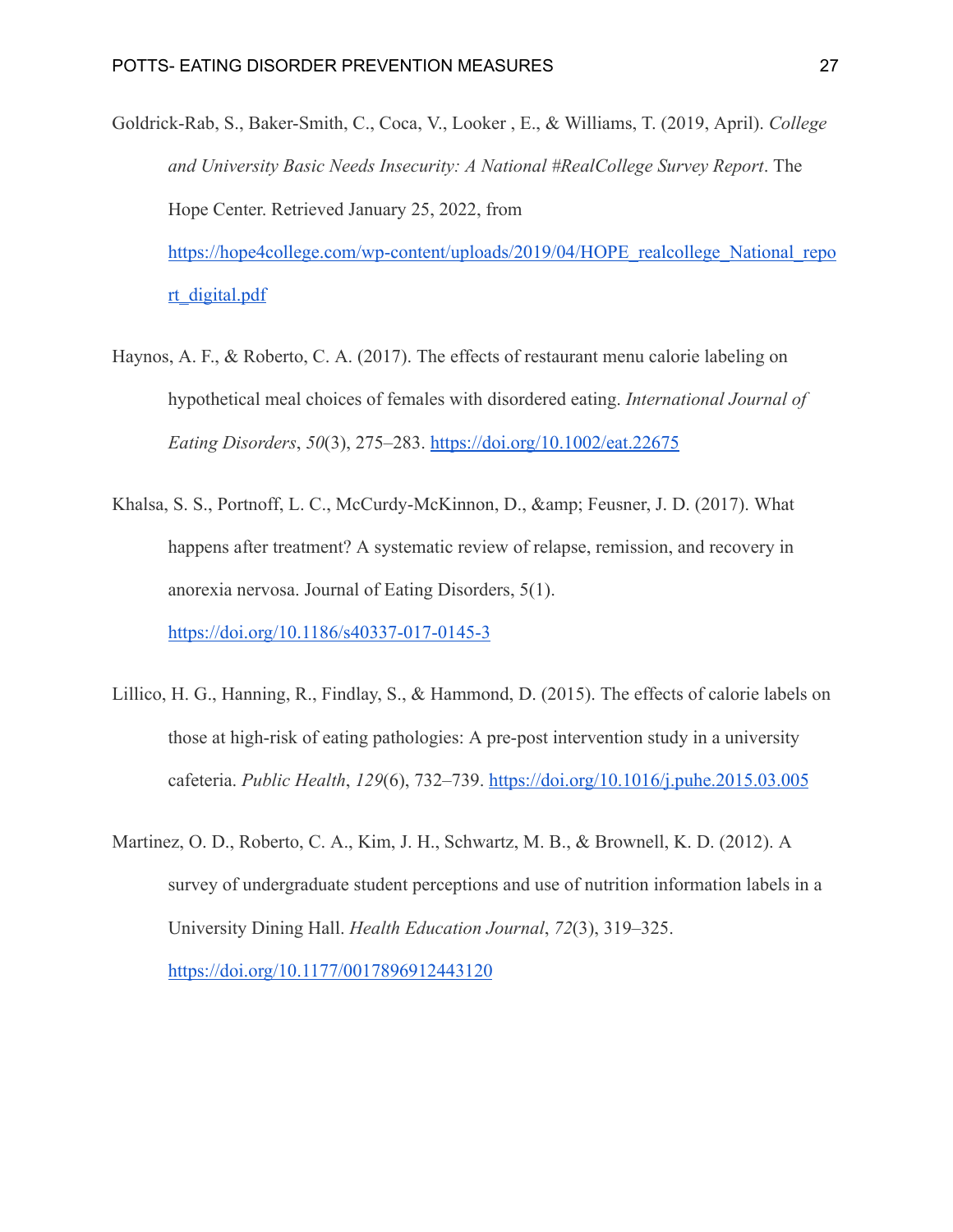- McGeown, L. (2019). The calorie counter-intuitive effect of Restaurant Menu Calorie Labelling. *Canadian Journal of Public Health*, *110*(6), 816–820. <https://doi.org/10.17269/s41997-019-00183-7>
- National Eating Disorders Association. (2020, April 7). *The body project*. National Eating Disorders Association. Retrieved November 15, 2021, from <https://www.nationaleatingdisorders.org/get-involved/the-body-project>
- ORI Body Acceptance Project. (n.d.). *Home: Body project facilitator support*. Home | Body Project Facilitator Support. Retrieved January 11, 2022, from <http://www.bodyprojectsupport.org/>
- Postich, O. (2020) *The prevalence of eating disorder symptomatology in college freshmen males and females and their perceptions of their eating behaviors* [Unpublished manuscript]. Nutrition and Dietetics Department, Kent State University. Retrieved October 2021, from [https://etd.ohiolink.edu/apexprod/rws\\_etd/send\\_file/send?accession=kent1586160626062](https://etd.ohiolink.edu/apexprod/rws_etd/send_file/send?accession=kent1586160626062552&disposition=inline) [552&disposition=inline](https://etd.ohiolink.edu/apexprod/rws_etd/send_file/send?accession=kent1586160626062552&disposition=inline).
- Rasmusson, G., Lydecker, J. A., Coffino, J. A., White, M. A., & Grilo, C. M. (2018). Household food insecurity is associated with binge-eating disorder and obesity. *International Journal of Eating Disorders*, *52*(1), 28–35. <https://doi.org/10.1002/eat.22990>
- Sandy, K. J., Chernecki, L. L., & Leichner, P. P. (2007). Eating disorder patients' opinions of cafeteria-style vs hospital-style presentation of meals. *Journal of the American Dietetic Association*, *107*(3), 376–378. <https://doi.org/10.1016/j.jada.2007.01.018>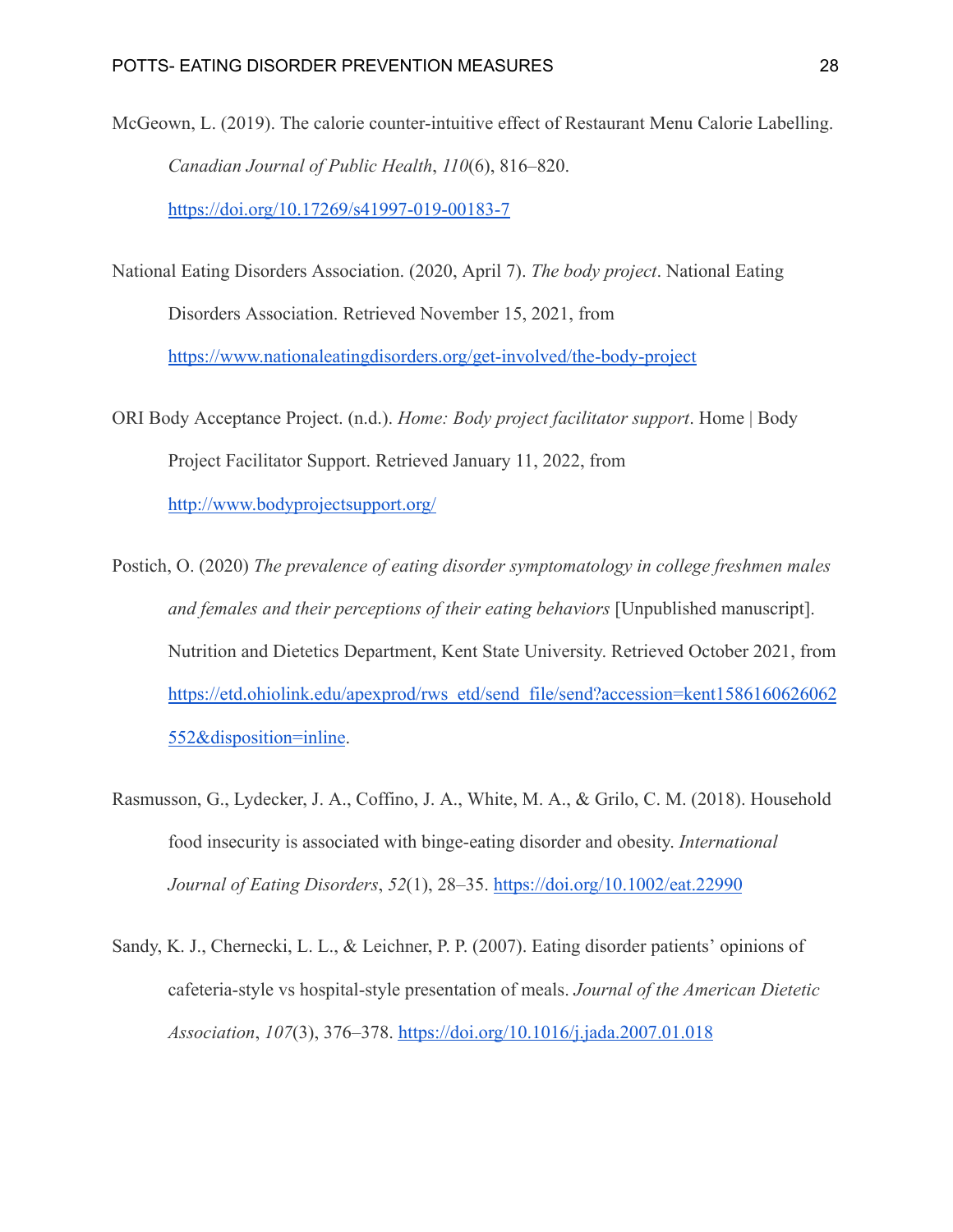- Seward, M. W., Block, J. P., & Chatterjee, A. (2018). Student experiences with traffic-light labels at College Cafeterias: A mixed methods study. *Obesity Science & Practice*, *4*(2), 159–177. <https://doi.org/10.1002/osp4.159>
- Sodexo. (n.d.). *Dining Room Couer De Catherine Building*. Dining room. Retrieved December 10, 2021, from <https://stkate.sodexomyway.com/dining-near-me/dining-room>
- St. Catherine University. (2020). *Our Students* . St. Catherine University. Retrieved October 30, 2021, from <https://www.stkate.edu/about/why-st-kates>
- Stice, E., Rohde, P., Shaw, H., & Marti, C. N. (2013). Efficacy trial of a selective prevention program targeting both eating disorders and obesity among female college students: 1 and 2-year follow-up effects. *Journal of Consulting and Clinical Psychology*, *81*(1), 183–189. <https://doi.org/10.1037/a0031235>
- Temple, N. J., & Nowrouzi, B. (2013). Buffets and Obesity. *Clinical Nutrition*, *32*(4), 664–665. <https://doi.org/10.1016/j.clnu.2012.07.005>
- Uri, R. C., Wu, Y.-K., Baker, J. H., & Munn-Chernoff, M. A. (2021). Eating disorder symptoms in Asian American college students. *Eating Behaviors*, *40*, 101458. <https://doi.org/10.1016/j.eatbeh.2020.101458>
- Vohs, K. D., Heatherton, T. F., & Herrin, M. (2001). Disordered eating and the transition to college: A prospective study. *International Journal of Eating Disorders*, *29*(3), 280–288. <https://doi.org/10.1002/eat.1019>